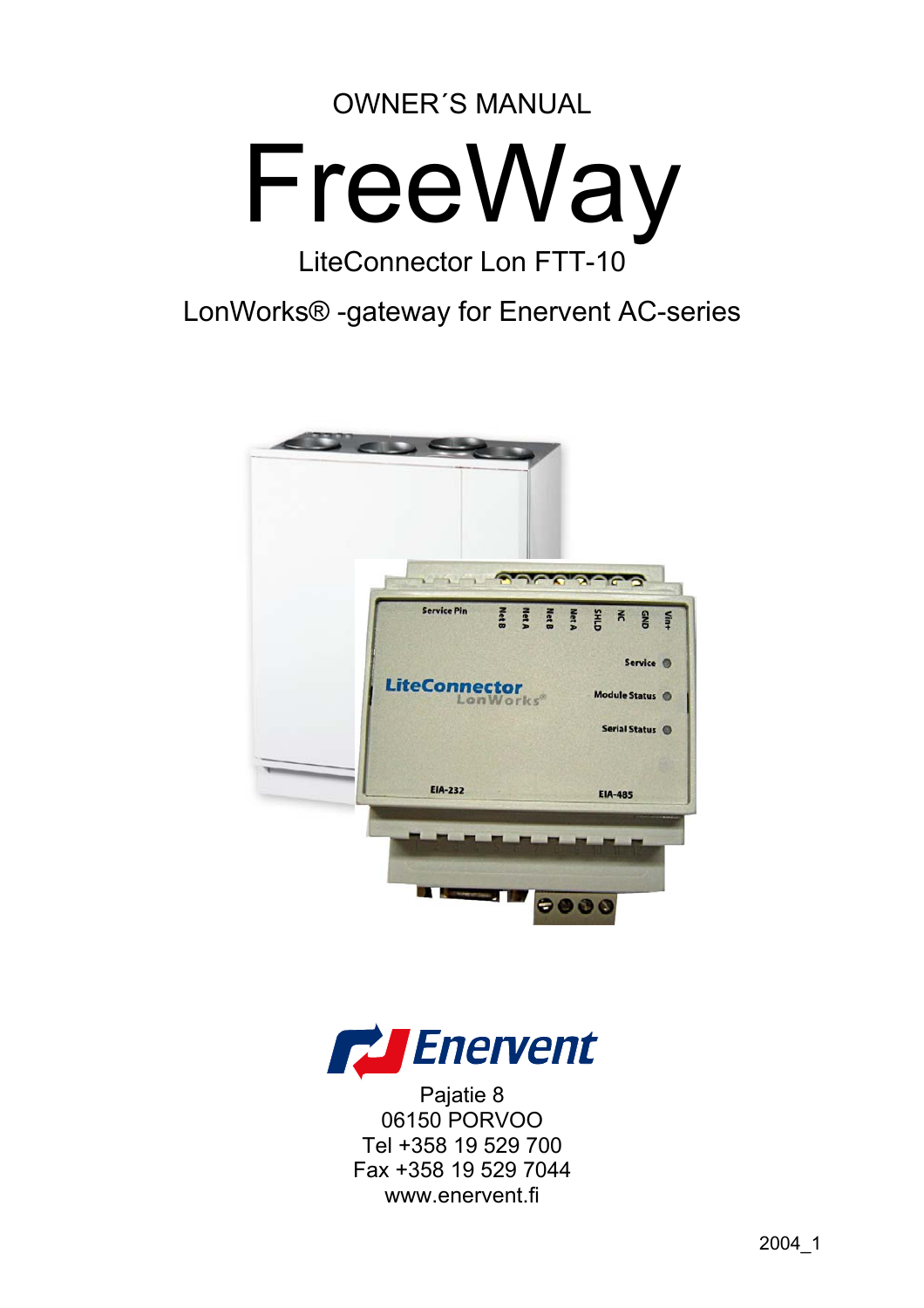# <span id="page-1-0"></span>**Table of contents**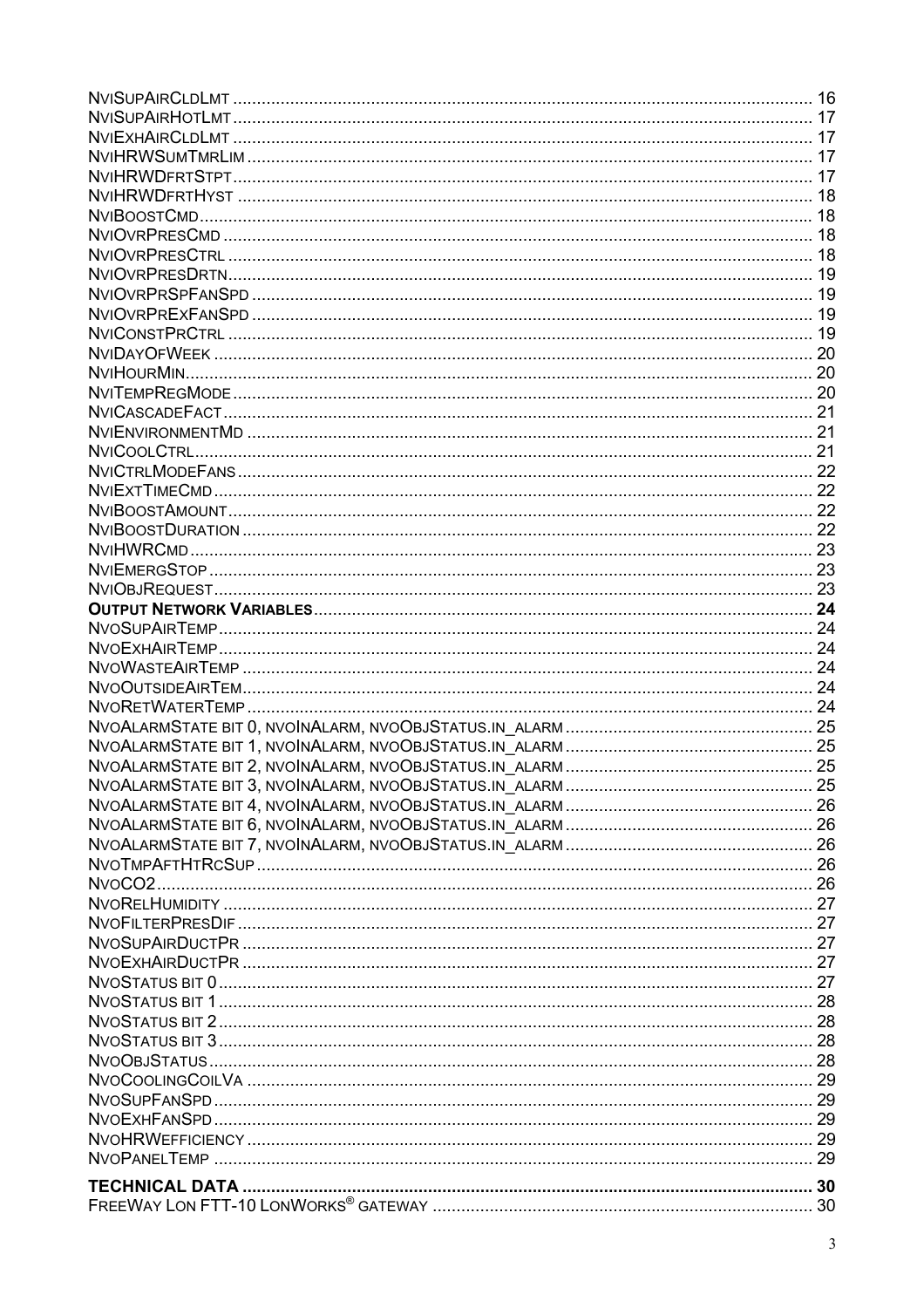## <span id="page-3-0"></span>**Safety instructions**

#### **Overview**

This chapter states the safety instructions that must be followed when installing and operating FreeWay LON FTT-10 Gateway. The material in this chapter must be studied before attempting any work on, or with, the unit.

#### **General Safety Instructions**

**WARNING!** All electrical installation and maintenance work on the ventilation unit should be carried out by qualified electricians.

Do not attempt any work on a powered unit. After switching off the mains, always allow the fans two minutes to stop and heater in ACE-models to cool down before working on the unit. There can be dangerous voltages inside the ventilation unit from external control circuits (COH cooker hood, CVC central vacuum cleaner) even when the unit mains power is shut off.

## **Introduction**

#### **Overview**

This chapter contains a description of the User´s Manual for the FreeWay LiteConnector LON FTT-10 LonWorks® Gateway.

#### **Intended Audience**

The guide is intended for people responsible for installing, commissioning, and using FreeWay LON Gateway. The reader is expected to have a basic knowledge of:

- electrical fundamentals and wiring practices
- the Enervent AC ventilation unit and control panel
- LonWorks<sup>®</sup> networks configuration

#### **Terms and abbreviations**

LonMark<sup>®</sup>

Products that conform to LonMark® Interoperability Guidelines, defined by the LonMark® Interoperability Association are eligible to carry the LonMark® logo.

LonTalk<sup>®</sup>

The communication protocol in LonWorks<sup>®</sup> networks.

Neuron® ID

Every LonWorks® device or –as synonym- node must have a unique ID. This is called the Neuron<sup>®</sup> ID. This ID is, on Neuron<sup>®</sup> Chip-based nodes, stored in the chip itself and cannot be changed.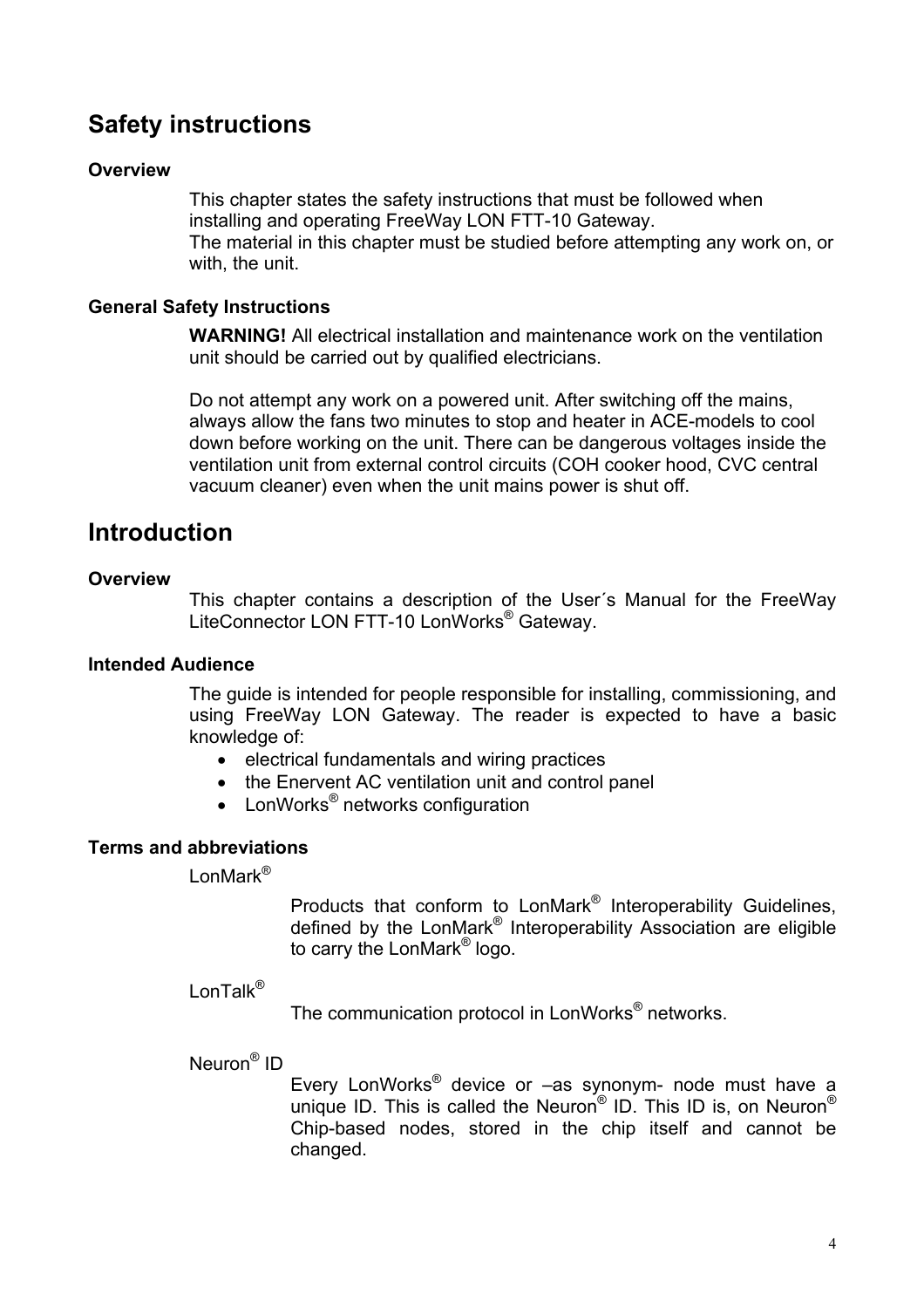#### <span id="page-4-0"></span>FreeWay LiteConnector LON FTT-10

Is one of the FreeWay system Gateways for Enervent AC series ventilation units FreeWay LiteConnector LON FTT-10 is a device through which the ventilation unit is connected to a LonWorks<sup>®</sup> network.

nv

Network variable

nvi

Input network variable

nvo

Output network variable

#### Service Pin

The Service Pin is used in installing the node. Pressing the Service Pin causes the LonWorks® node to send the so-called Service Pin Message which includes, among other things, the Neuron® ID. This informs the network or installation tool about the node.

#### SNVT

Standard Network Variable Type

#### **Further information**

Further information is available on the WWW from [www.lonmark.org](http://www.lonmark.org/) and [www.echelon.com](http://www.echelon.com/) .

## **Overview**

#### **Overview**

This chapter contains a short description of the LonWorks® system and the FreeWay LON FTT-10 Gateway, delivery checklist and warranty information.

## **The LonWorks® system**

The LonWorks<sup>®</sup> system is an open serial communication solution that enables data exchange between all kinds of automation components.

A LonWorks® network consists of intelligent devices, called nodes, connected by one or more communications media that communicate with one another using the LonTalk<sup>®</sup> protocol. A LonWorks<sup>®</sup> network can consist of up to 32385 nodes divided into 255 subnets (127 nodes/subnet). Nodes are programmed to send messages to one another in response to external events or messages they receive. Each intelligent device, for example FreeWay LON FTT-10 Gateway, is a LonWorks® node. A node is connected to other nodes with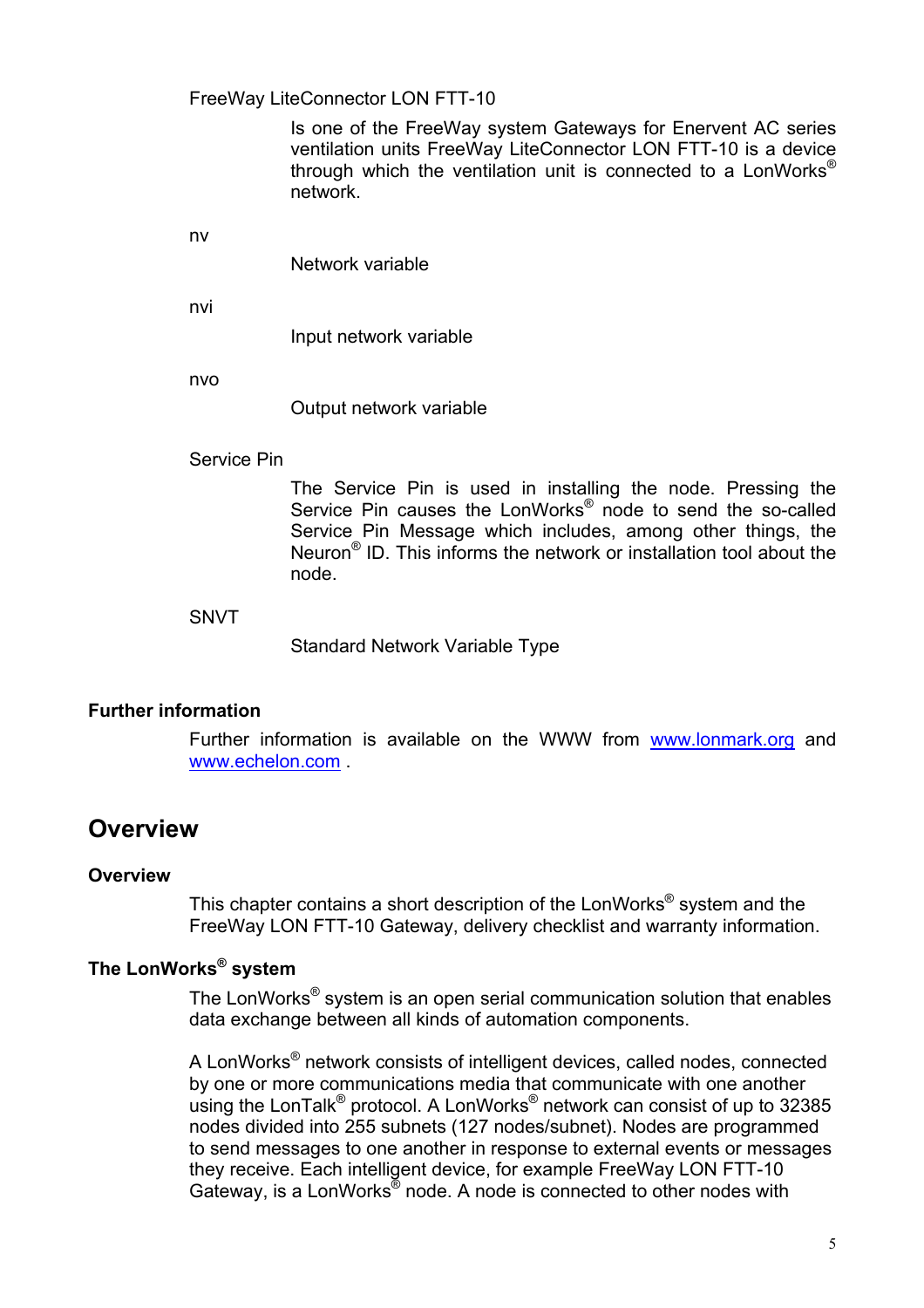<span id="page-5-0"></span>appropriate communications media, such as twisted pair cable, RF link or power line circuit.

Each node includes a physical interface, transciever that interfaces with the communication media. FreeWay LON FTT-10 uses the FTT-10A transciever. This is the most commonly used twisted-pair media in building automation and this architecture supports star, bus and loop wiring. FTT-10A transciever connects to a twisted pair cable with a baud rate of 78 kbit/s and appears as a high impedance to the network when unpowered, hence it does not interfere with the network communications when powered down.

LonWorks<sup>®</sup> nodes are objects that respond to various inputs and that produce desired outputs. Connecting the inputs and outputs of these network objects enables the network to perform specific tasks.

While the function of any particular node may be quite simple, the interaction among nodes enables a LonWorks<sup>®</sup> network to perform complex tasks. A benefit of LonWorks<sup>®</sup> network is that a small number of common node types may perform a broad spectrum of different functions depending on how they are configured and connected.

#### **FreeWay Lon FTT-10 LonWorks® Gateway**

FreeWay LiteConnector LON FTT-10 LonWorks® Gateway is an optional device for Enervent AC-series ventilation units. It enables the connection of the ventilation unit to a LonWorks<sup>®</sup> network. Through the gateway it is possible to do almost the same functions as in AC operating panel.

#### **Compatibility**

FreeWay LiteConnector LON FTT-10 LonWorks® Gateway is compatible with every Enervent AC-series ventilation unit beginning from software version C1.37.

If the ventilation unit has an older software version it must be updated to a newer before installing the gateway.

Check the ventilation unit model from model plate on the unit before installing the gateway.

#### **Delivery check**

The option package for the LonWorks<sup>®</sup> gateway contains:

- FreeWay LiteConnector LON FTT-10 LonWorks<sup>®</sup> Gateway
- A connection cable for connecting the gateway to AC control board
- Owner´s manual

#### **Warranty**

Enervent warrants the FreeWay LiteConnector LON FTT-10 LonWorks® gateway against defects in design, materials and workmanship for a period of twelve (12) months after installation.

Enervent is not responsible for

• Any costs resulting from a failure if the installation, commissioning, repair, alternation or ambient conditions do not fulfill the requirements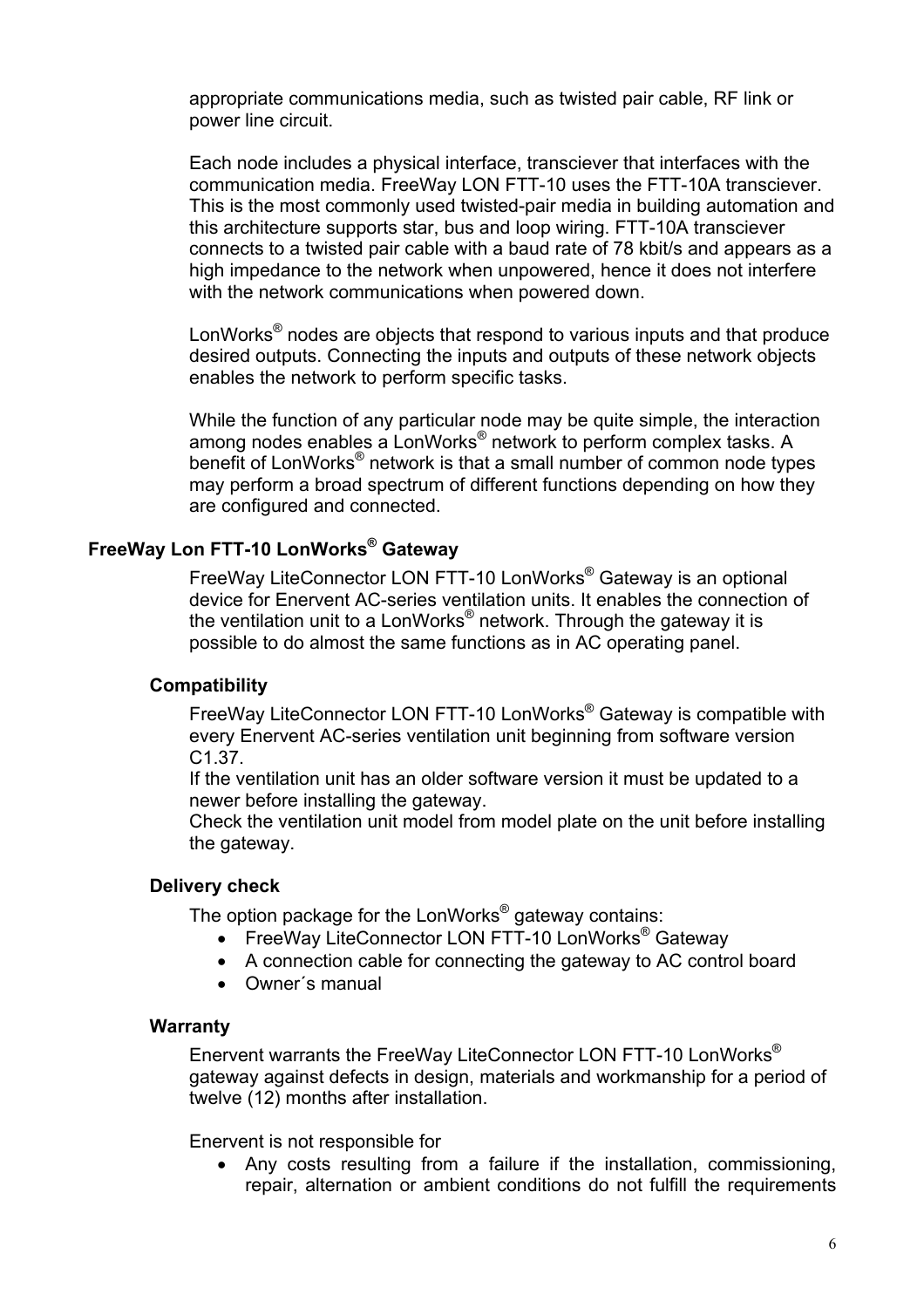specified in the documentation delivered with the gateway and other relevant documentation

- <span id="page-6-0"></span>• Gateways subjected to misuse, negligence or accident
- Gateways comprised of materials provided or designs stipulated by the purchaser

## **Mechanical installation**

**WARNING!** Follow the safety instructions given in this manual and in the ventilation unit manual.

\_\_\_\_\_\_\_\_\_\_\_\_\_\_\_\_\_\_\_\_\_\_\_\_\_\_\_\_\_\_\_\_\_\_\_\_\_\_\_\_\_\_\_\_\_\_\_\_\_\_\_\_\_\_\_\_\_\_\_\_\_\_

 $\mathcal{L}_\text{max} = \mathcal{L}_\text{max} = \mathcal{L}_\text{max} = \mathcal{L}_\text{max} = \mathcal{L}_\text{max} = \mathcal{L}_\text{max} = \mathcal{L}_\text{max} = \mathcal{L}_\text{max} = \mathcal{L}_\text{max} = \mathcal{L}_\text{max} = \mathcal{L}_\text{max} = \mathcal{L}_\text{max} = \mathcal{L}_\text{max} = \mathcal{L}_\text{max} = \mathcal{L}_\text{max} = \mathcal{L}_\text{max} = \mathcal{L}_\text{max} = \mathcal{L}_\text{max} = \mathcal{$ 

FreeWay LiteConnector LON FTT-10 LonWorks® is possible to be mounted at the factory inside some models of the ventilation units or in other models outside the unit. The ambient condition shall be dry and the temperature must be between +5...+55°C. Relative humidity must be between 5...95% RH without condensing.

The Gateway shall be installed on a DIN rail (EN 50022).

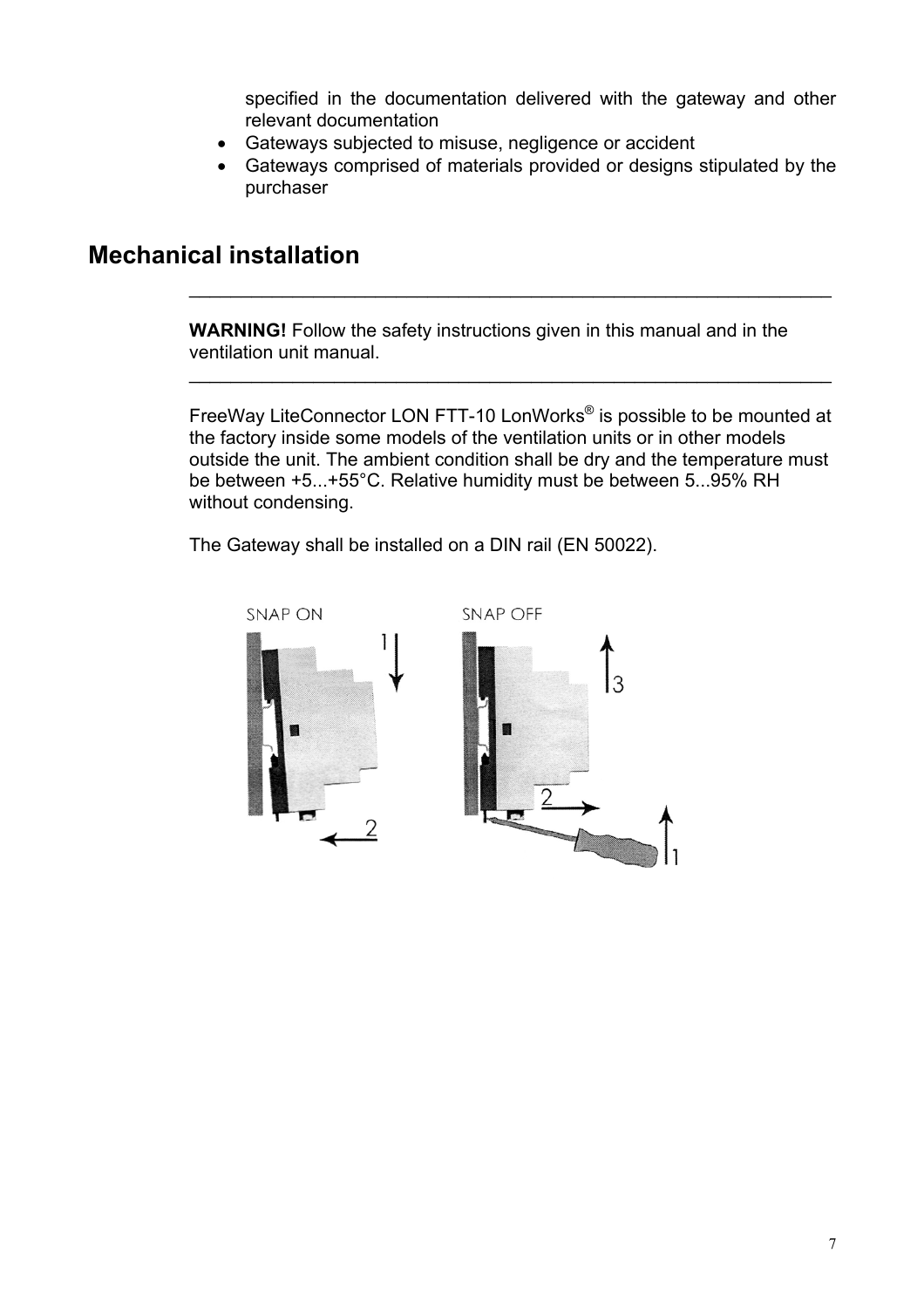## <span id="page-7-0"></span>**Electrical installation**

#### **Overview**

This chapter contains:

- Cabling instructions
- Instructions for bus termination
- FreeWay LiteConnector LON FTT-10 LonWorks<sup>®</sup> Gateway connection instructions and earthing instructions for the bus cable

**WARNING!** Before installation, switch off the ventilation unit power supply. Wait for two minutes for the fans to stop. The AC-model's electrical heater can also be hot. Switch off all dangerous voltages connected from external control circuits (COH cooker hood/ CVC central vacuum cleaner) to the inputs of the AC ventilation unit.

\_\_\_\_\_\_\_\_\_\_\_\_\_\_\_\_\_\_\_\_\_\_\_\_\_\_\_\_\_\_\_\_\_\_\_\_\_\_\_\_\_\_\_\_\_\_\_\_\_\_\_\_\_\_\_\_\_\_\_\_\_\_

\_\_\_\_\_\_\_\_\_\_\_\_\_\_\_\_\_\_\_\_\_\_\_\_\_\_\_\_\_\_\_\_\_\_\_\_\_\_\_\_\_\_\_\_\_\_\_\_\_\_\_\_\_\_\_\_\_\_\_\_\_\_

#### **Cabling**

Arrange the bus cables as far away from power cables. Avoid parallel runs. Use bushings at cable entries.

**Note:** LonWorks® networks require a special cable. It is recommended to use cables defined by LonMark® Layer 1-6 guidelines.

 $\mathcal{L}_\text{max} = \mathcal{L}_\text{max} = \mathcal{L}_\text{max} = \mathcal{L}_\text{max} = \mathcal{L}_\text{max} = \mathcal{L}_\text{max} = \mathcal{L}_\text{max} = \mathcal{L}_\text{max} = \mathcal{L}_\text{max} = \mathcal{L}_\text{max} = \mathcal{L}_\text{max} = \mathcal{L}_\text{max} = \mathcal{L}_\text{max} = \mathcal{L}_\text{max} = \mathcal{L}_\text{max} = \mathcal{L}_\text{max} = \mathcal{L}_\text{max} = \mathcal{L}_\text{max} = \mathcal{$ 

\_\_\_\_\_\_\_\_\_\_\_\_\_\_\_\_\_\_\_\_\_\_\_\_\_\_\_\_\_\_\_\_\_\_\_\_\_\_\_\_\_\_\_\_\_\_\_\_\_\_\_\_\_\_\_\_\_\_\_\_\_\_

#### **FreeWay Lon FTT-10 LonWorks® connections**

The bus cable is connected in terminal block to 17 (LonWorks Net B) and 18 (LonWorks Net A). The bus can be continued from 19 (LonWorks Net B) and 20 (LonWorks Net A). AC control board is connected to the gateway with a special cable. The cable is connected to the AC control board RS-485 with a 4-pole connector and to the gateway terminal block.

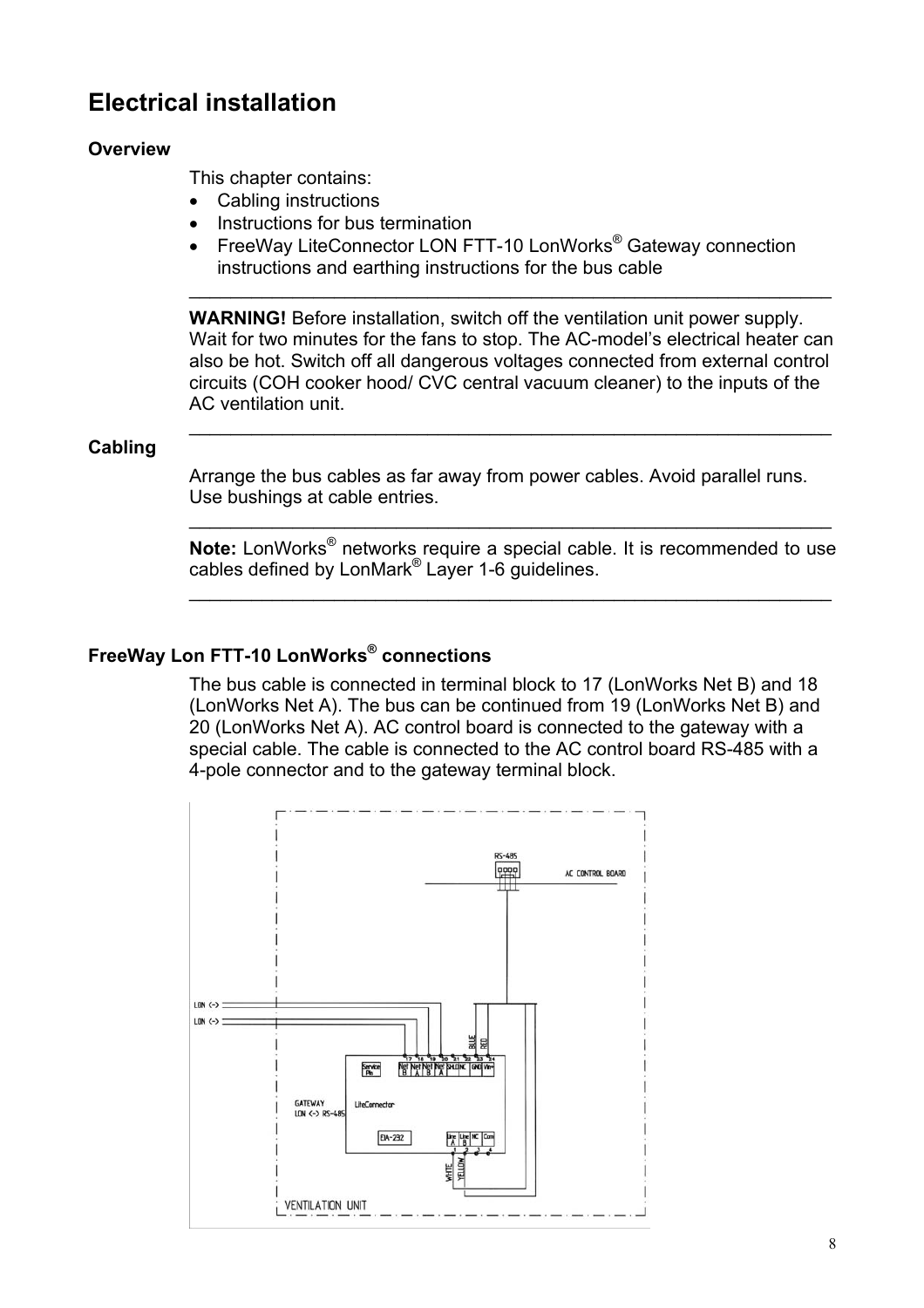#### <span id="page-8-0"></span>**Bus termination**

The bus line is terminated with resistors connected between the network cable connection interfaces A (20) and B (19) when the LiteConnector LON FTT-10 LonWorks<sup>®</sup> gateway is at the end of the bus. Termination prevents signal reflections from the bus cable ends.



Bus termination for different network topologies.

| Different bus termination |                                                     |  |
|---------------------------|-----------------------------------------------------|--|
|                           | $52,5\Omega$ termination at one of the nodes in one |  |
|                           | bus segment                                         |  |
| エク                        | 105 $\Omega$ termination at both ends of the line   |  |
|                           | No termination                                      |  |

## **Earthing the LonWorks® cable screens**

Usually a cable without screen is used.

If a screened cable is used then it should be earthed at one point only. The screen is not connected to the FreeWay LiteConnector LON FTT-10 LonWorks® Gateway.

## **Resource file**

After the FreeWay LiteConnector LON FTT-10 LonWorks<sup>®</sup> gateway has been mechanically and electrically installed the LonWorks® network must be prepared for communication with the gateway. The LonWorks® network is configured with a network installation tool. The installation tool needs the resource file which is given as XIF-file. It can be downloaded on WWW from [www.enervent.fi](http://www.exvent.fi/) .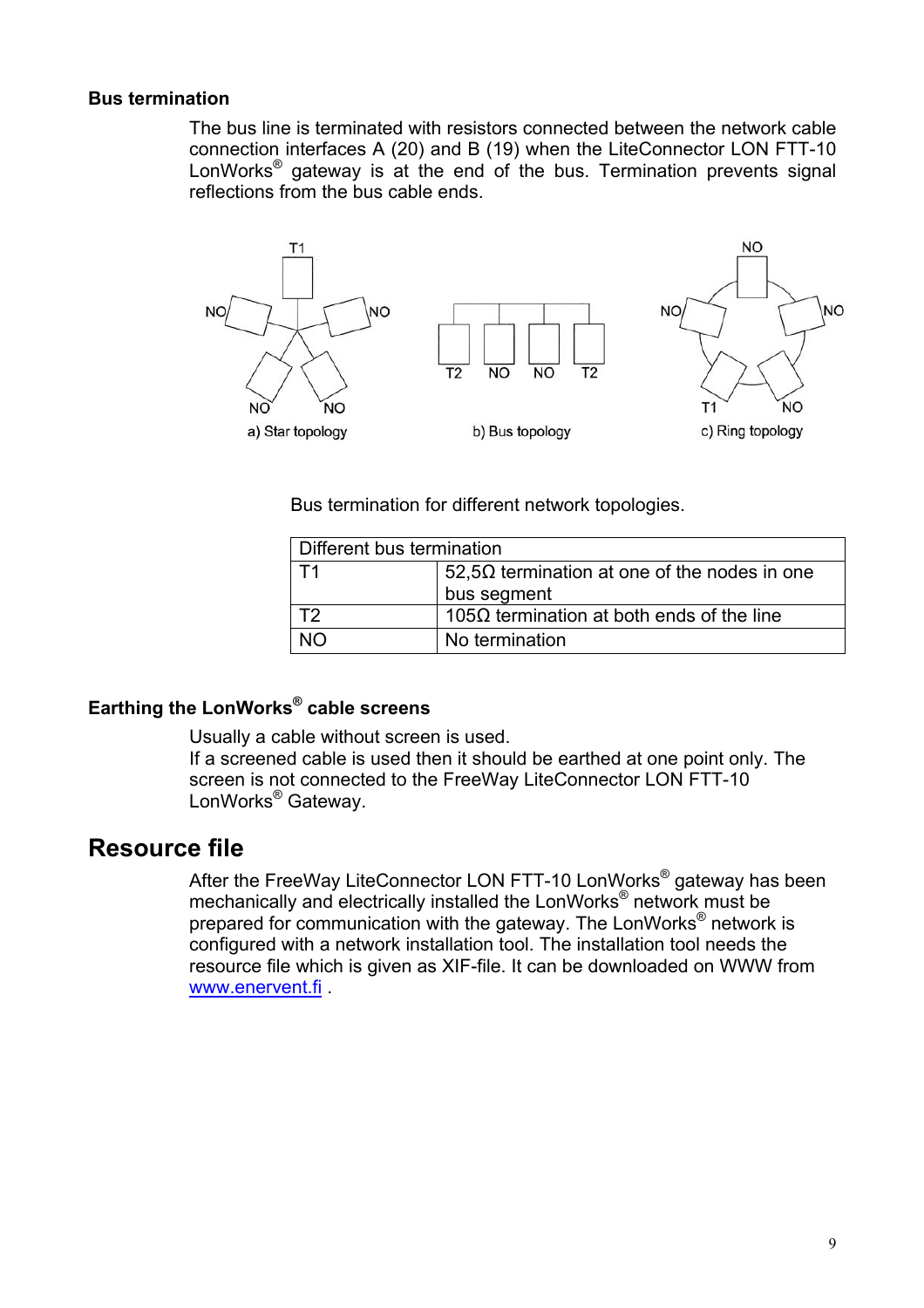## <span id="page-9-0"></span>**Fault tracing**

#### **LED indicators**

FreeWay LiteConnector LON FTT-10 LonWorks® gateway is equipped with four diagnostic LEDs. The description of the LEDs is presented below.

| Name                 | Color      | Function                                            |
|----------------------|------------|-----------------------------------------------------|
| Service              | Green      | ON - Node is "application less"                     |
|                      | Green      | Flashing - Node is unconfigured                     |
|                      | Green      | Off - Node is configured and running in normal mode |
| <b>Module Status</b> | <b>OFF</b> | No power                                            |
|                      | Green      | Turned on - Module is running in normal mode        |
| <b>Serial Status</b> | Green      | Flashing - Serial Packet transmit                   |
|                      | Red        | Flashing - Serial Packet receive                    |
|                      | Green/red  | Flashing 8/4Hz - Wink message received              |

## **Network Variables**

#### **Input Network Variables**

#### **NviSupAirTmpStpt**

Definition: input SNVT\_temp\_p

Explanation: Supply air temperature set point, when nviTempRegMode is constant supply air temperature.

Valid range: 15-25 °C, step=1

#### **NviExhAirTmpStpt**

Definition: input SNVT\_temp\_p

Explanation: Exhaust air temperature set point, when nviTempRegMode is constant exhaust air temperature.

Valid range: 15-25 °C, step=1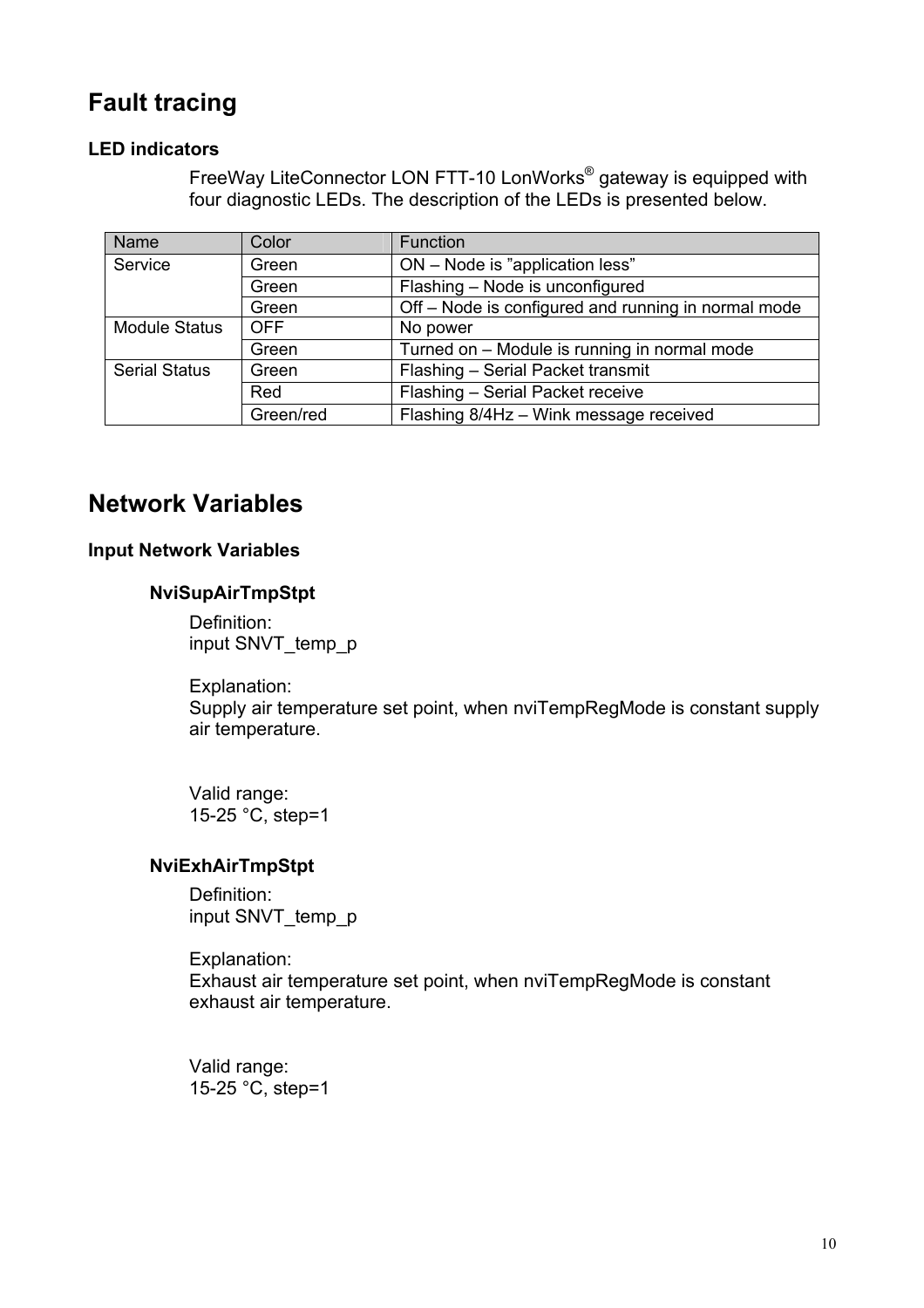#### <span id="page-10-0"></span> **NviRoomTempStpt**

Definition: input SNVT\_temp\_p

Explanation:

Room air temperature set point, when nviTempRegMode is constant room air temperature.

Valid range: 15-25 °C, step=1

#### **NviSupFanSpdCmd**

Definition: input SNVT\_switch

Explanation: Supply air fan speed set point at normal duty.

Valid range: 1-8, step=1

#### **NviExhFanSpdCmd**

Definition: input SNVT\_switch

Explanation: Exhaust air fan speed set point at normal duty.

Valid range: 1-8, step=1

#### **NviSupFanSpdTmrC**

Definition: input SNVT\_switch

Explanation: Supply air fan speed during time program when nviEnvironmentMd is set to ´home´ mode.

Valid range: 1-8, step=1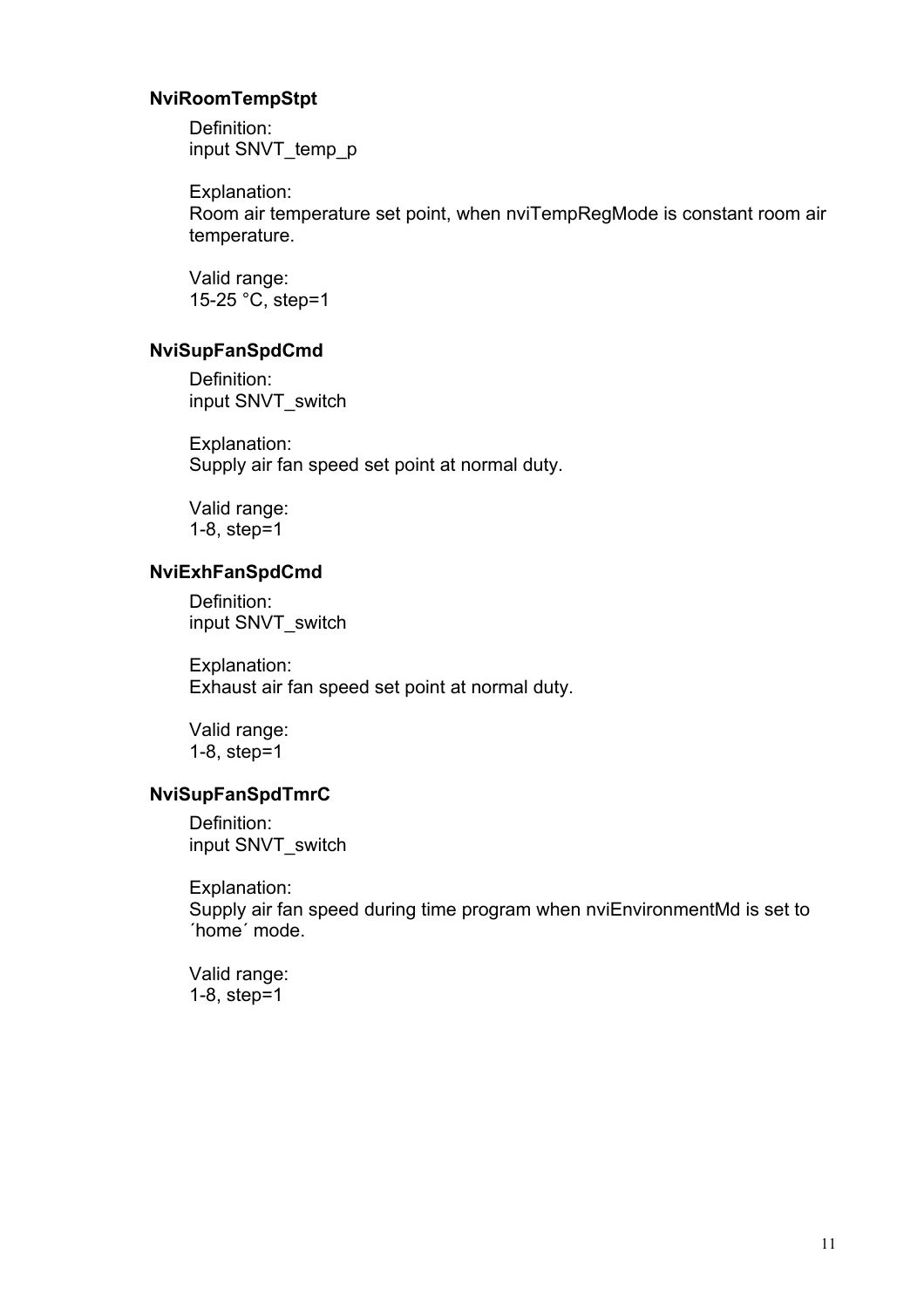#### <span id="page-11-0"></span> **NviExhFanSpdTmrC**

Definition: input SNVT\_switch

Explanation:

Supply air fan speed during time program when nviEnvironmentMd is set to ´home´ mode.

Valid range: 1-8, step=1

#### **NviSupFanSpdPrC**

Definition: input SNVT\_press\_p

Explanation: Supply air duct pressure set point, when NviCtrlModeFans is set to constant duct pressure control.

Valid range: 20-200Pa, step=10Pa

#### **NviExhFanSpdPrC**

Definition: input SNVT\_press\_p

Explanation: Exhaust air duct pressure set point, when NviCtrlModeFans is set to constant duct pressure control.

Valid range: 20-200Pa, step=10Pa

#### **NviSupFanSpdPrTm**

Definition: input SNVT\_press\_p

Explanation: Supply air duct pressure set point during time program, when NviCtrlModeFans is set to constant duct pressure control.

Valid range: 20-200Pa, step=10Pa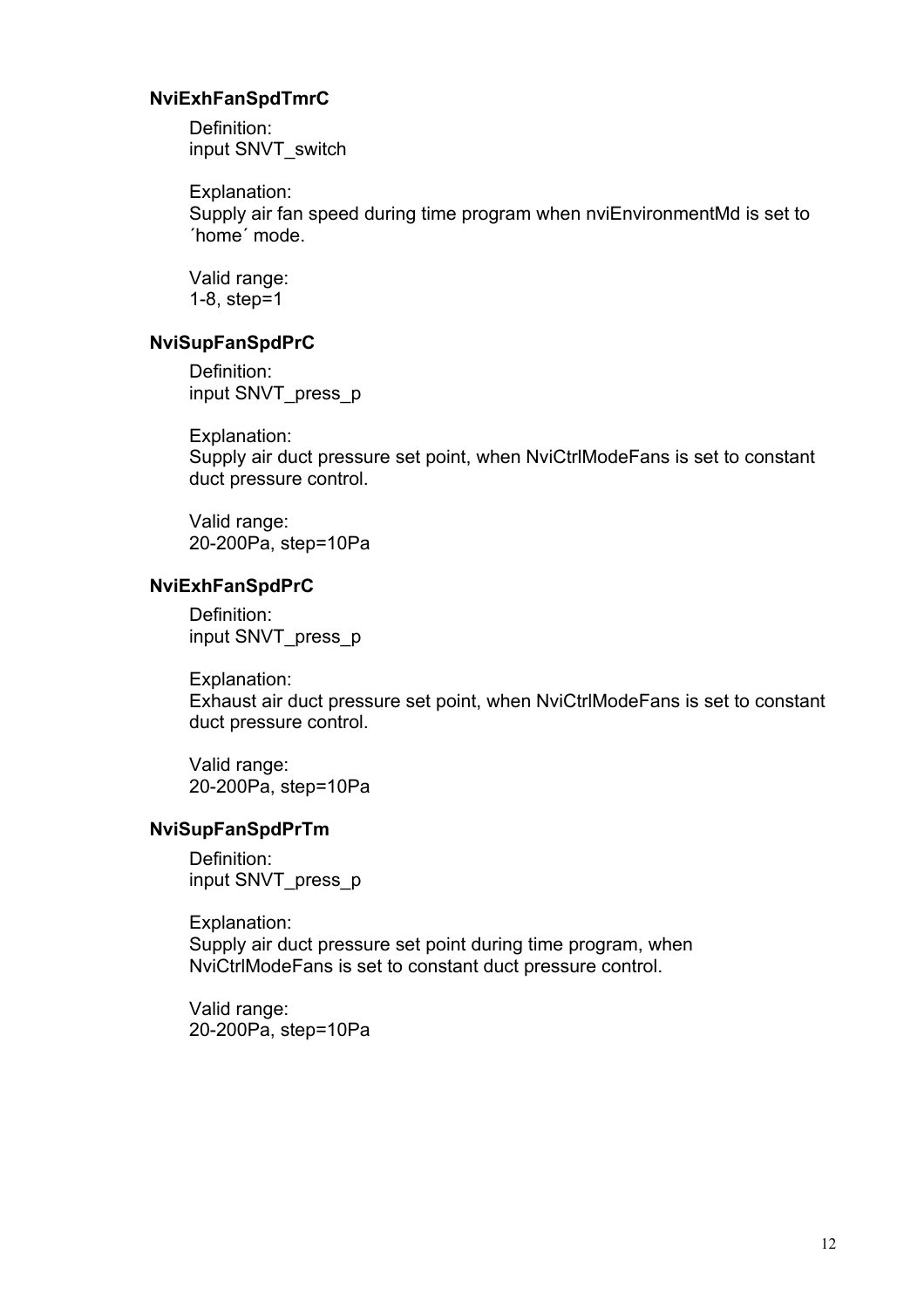#### <span id="page-12-0"></span> **NviExhFanSpdPrTm**

Definition: input SNVT\_press\_p

Explanation: Exhaust air duct pressure set point during time program, when NviCtrlModeFans is set to constant duct pressure control.

Valid range: 20-200Pa, step=10Pa

#### **NviSupAirTmpMin**

Definition: input SNVT\_temp\_p

Explanation: Supply air minimum temperature limit, when nviTempRegMode is set to constant exhaust or constant room air temperature.

Valid range: 15-20 °C, step=1

#### **NviSupAirTmpMax**

Definition: input SNVT\_temp\_p

Explanation: Supply air maximum temperature limit, when nviTempRegMode is set to constant exhaust or constant room air temperature.

Valid range: 20-30 °C, step=1

#### **NviCO2Ctrl**

Definition: input SNVT\_switch

Explanation: CO2 (carbon dioxide) control on/off

Valid range: On/off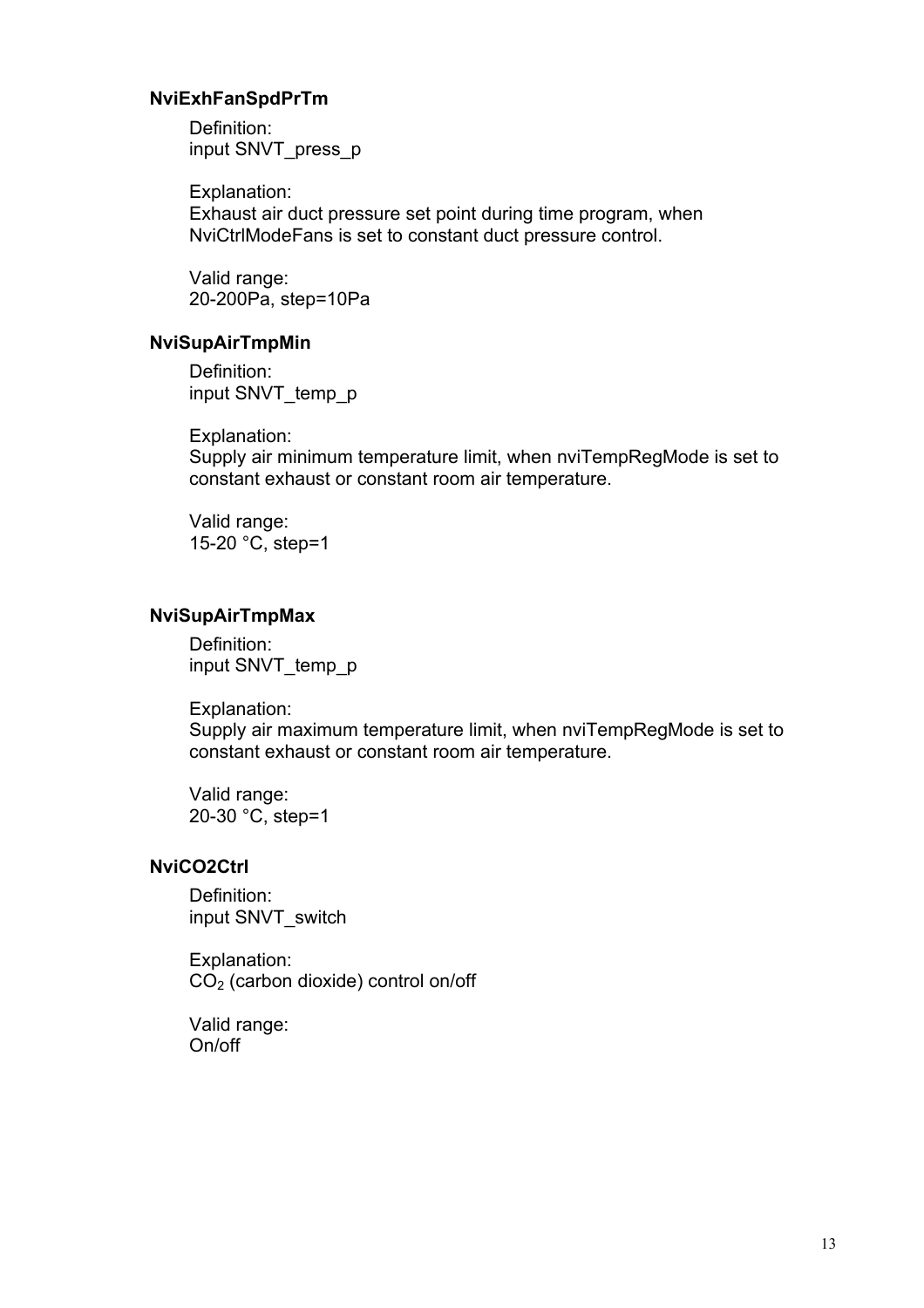#### <span id="page-13-0"></span> **NviCO2limStpt**

Definition: input SNVT\_ppm

Explanation: CO2 (carbon dioxide) boosting limit

Valid range: 60-150 (=600-1500 ppm), step=5 (50 ppm)

#### **NviCO2CtIntrvlTm**

Definition: input SNVT\_time\_min

Explanation:

Fan speed change interval during  $CO<sub>2</sub>$  (carbon dioxide) control. For example if interval is 1 minute it takes 1 minute to the fans to change from speed 3 to speed 4.

Valid range: 1-10 min, step=1

#### **NviRHCO2SupMax**

Definition: input SNVT\_switch

Explanation:

Maximum supply air fan speed during  $CO<sub>2</sub>$  (carbon dioxide) and %RH (relative humidity) control.

For example if setting is 7 then supply air fan speed will rise in maximum to 7.

Valid range: 1-8, step=1

#### **NviRHCO2ExhMax**

Definition: input SNVT\_switch

Explanation: Maximum exhaust air fan speed during  $CO<sub>2</sub>$  (carbon dioxide) and %RH (relative humidity) control. For example if setting is 7 then exhaust air fan speed will rise in maximum to 7.

Valid range: 1-8, step=1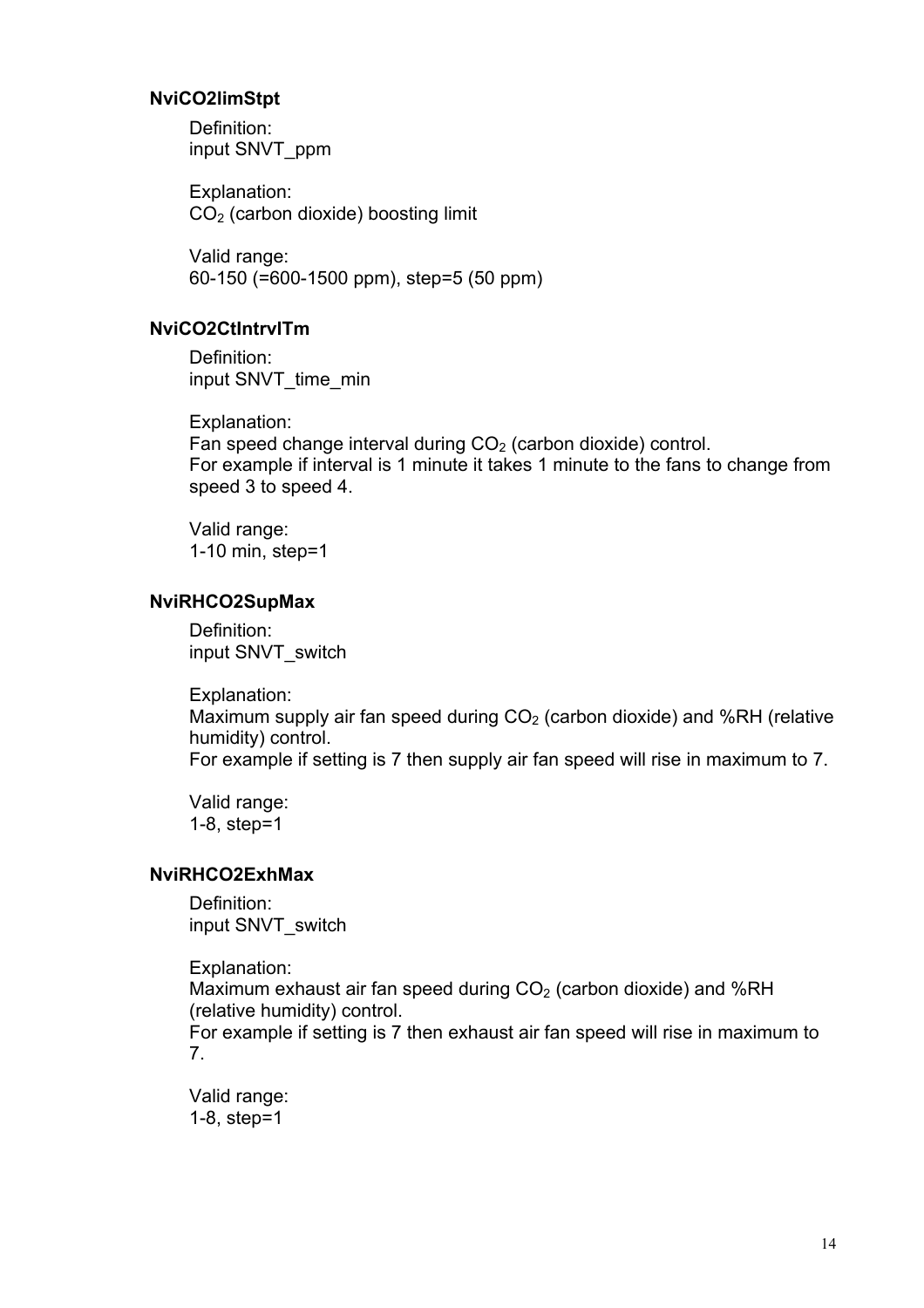#### <span id="page-14-0"></span> **NviRHCO2SupPrMx**

Definition: input SNVT\_press\_p

Explanation:

Maximum supply air fan speed during  $CO<sub>2</sub>$  (carbon dioxide) and %RH (relative humidity) control when NviCtrlModeFans is set to constant duct pressure control.

For example if setting is 125 Pa then supply air fan speed will rise until duct pressure is 125 Pa.

Valid range: 1-50, step=1, (10-500 Pa)

#### **NviRHCO2ExhPrMx**

Definition: input SNVT\_press\_p

Explanation:

Maximum exhaust air fan speed during  $CO<sub>2</sub>$  (carbon dioxide) and %RH (relative humidity) control when NviCtrlModeFans is set to constant duct pressure control.

For example if setting is 125 Pa then exhaust air fan speed will rise in speed until duct pressure is 125 Pa.

Valid range: 1-50, step=1, (10-500 Pa)

#### **NviRHCtrl**

Definition: input SNVT\_switch

Explanation: %RH (relative humidity) control on/off

Valid range: On/off

#### **NviRHlimStpt**

Definition: input SNVT\_switch

Explanation: %RH (relative humidity) boosting limit

Valid range: 25-60 %, step=5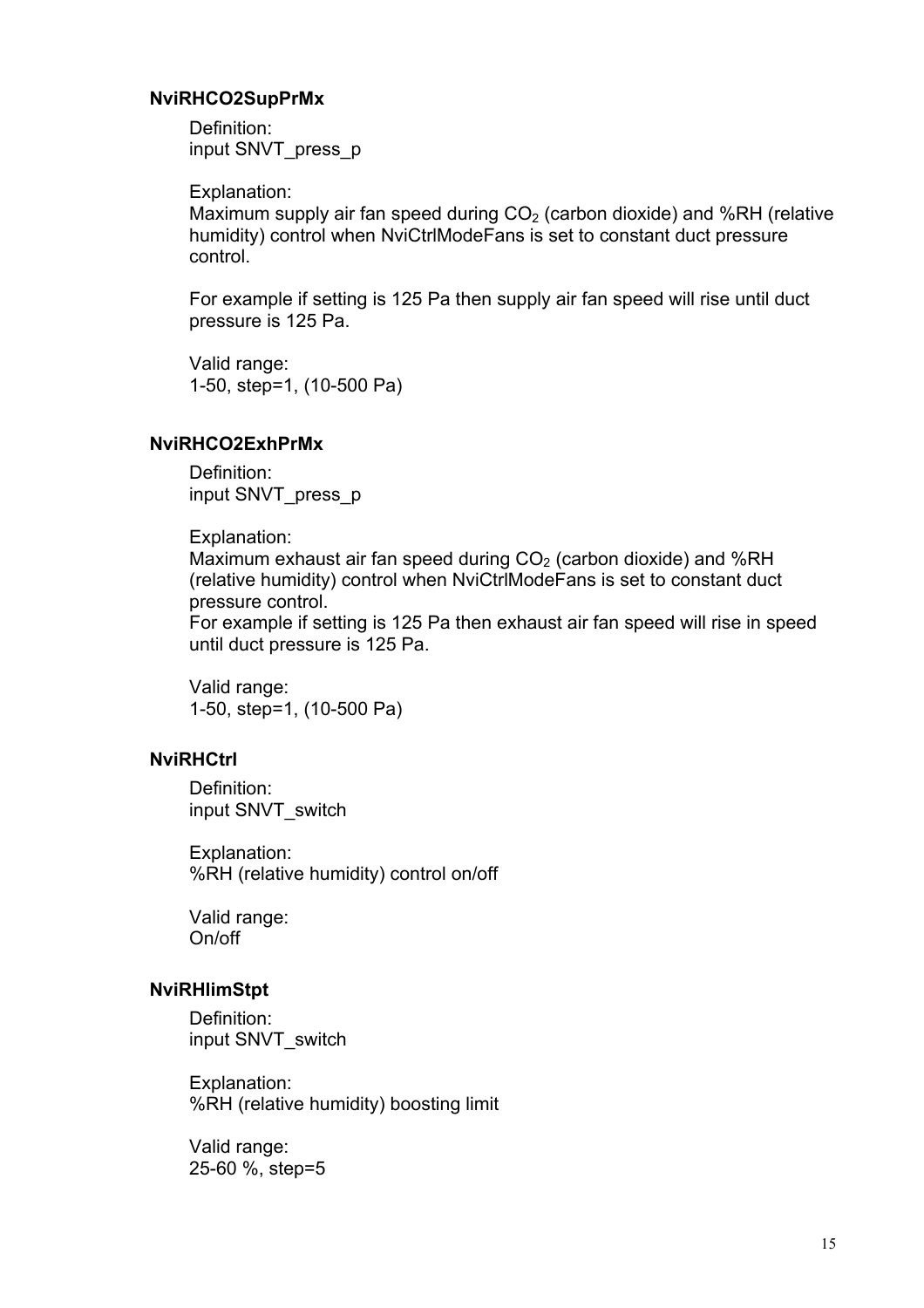#### <span id="page-15-0"></span> **NviRHCtIntrvlTm**

Definition: input SNVT\_time\_min

Explanation: Fan speed change interval during %RH (relative humidity) control. For example if interval is 1 minute it takes 1 minute to the fans to change from speed 3 to speed 4. Note! When setting the NviRHCtIntrvlTm the NviCO2CtIntrvlTm will be updated to the same and vice versa.

Valid range: 1-10 min, step=1

#### **NviFltrPrsAlrm**

Definition: input SNVT\_press\_p

Explanation: Filter pressure difference alarm limit.

Valid range: 50-200 Pa, step=10

#### **NviTempCtrl**

Definition: input SNVT\_switch

Explanation:

Temperature control on/off.

For example choose off if you don´t want the after heater to switch on at all and choose on if you want the after heater to affect the supply air temperature. Also for cooling when NviCoolCtrl is set to on.

Valid range: On/ off

#### **NviSupAirCldLmt**

Definition: input SNVT\_temp\_p

Explanation: Supply air cold alarm limit.

Valid range: 5-10 °C, step=1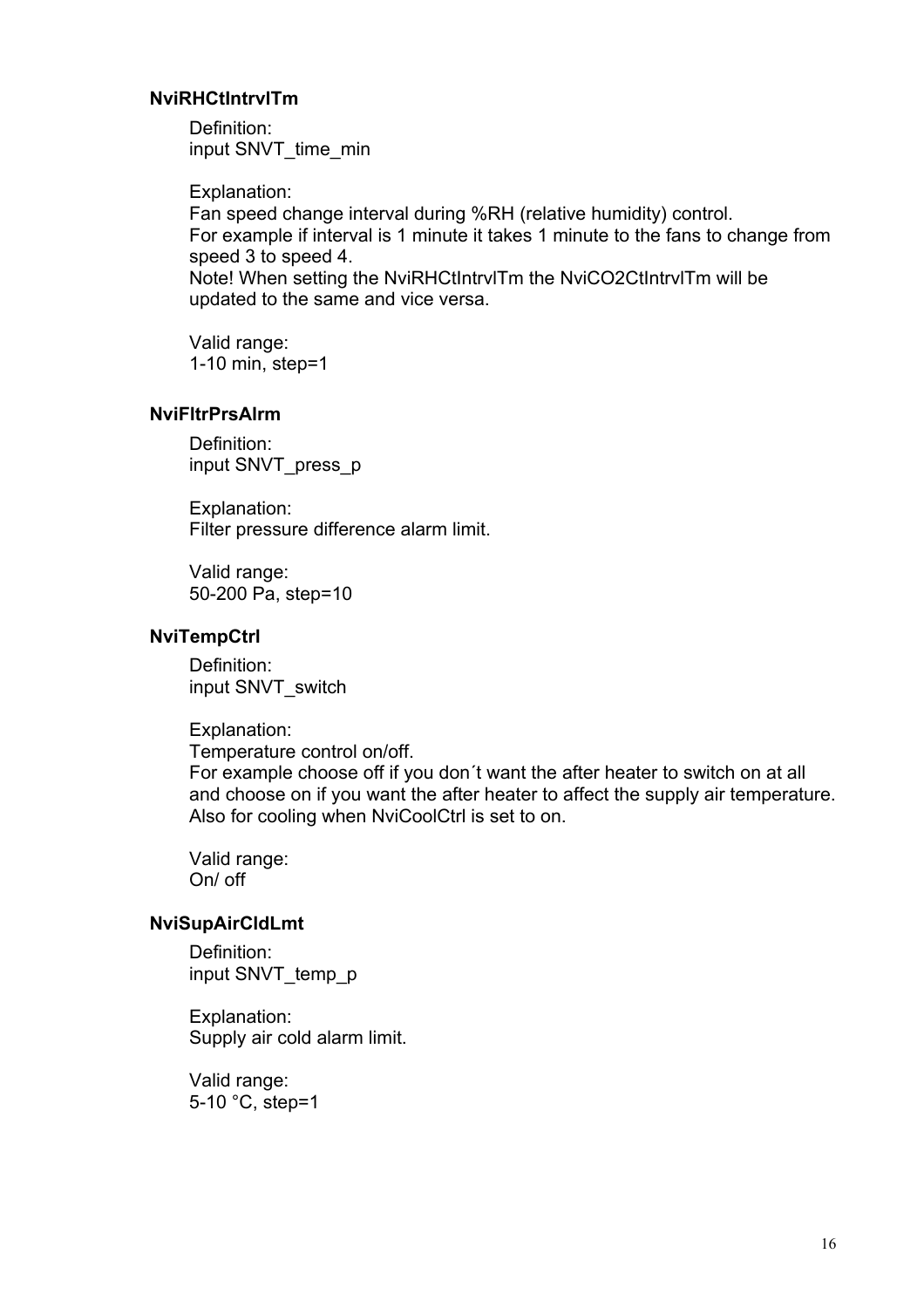#### <span id="page-16-0"></span> **NviSupAirHotLmt**

Definition: input SNVT\_temp\_p

Explanation: Supply air hot alarm limit.

Valid range: 35-40 °C, step=1

#### **NviExhAirCldLmt**

Definition: input SNVT\_temp\_p

Explanation: Exhaust air cold alarm limit.

Valid range: 15-20 °C, step=1

### **NviHRWSumTmrLim**

Definition: input SNVT\_temp\_p

Explanation:

Heat recovery outside air temperature limit. The heat exchanger rotates continuously when outside air temperature is below this limit.

The heat exchanger can stop or it can be stopped manually from control panel button when outside air temperature is above this limit.

Valid range: 10-20 °C, step=1

#### **NviHRWDfrtStpt**

Definition: input SNVT temp p

#### Explanation:

Waste air temperature set point during heat exchanger antifrost mode. Waste air temperature is kept in it's set point within a given hysteres by stopping the supply air fan when the AC control system has detected a risk for frost.

Valid range: OFF, -10...+3 °C, step=1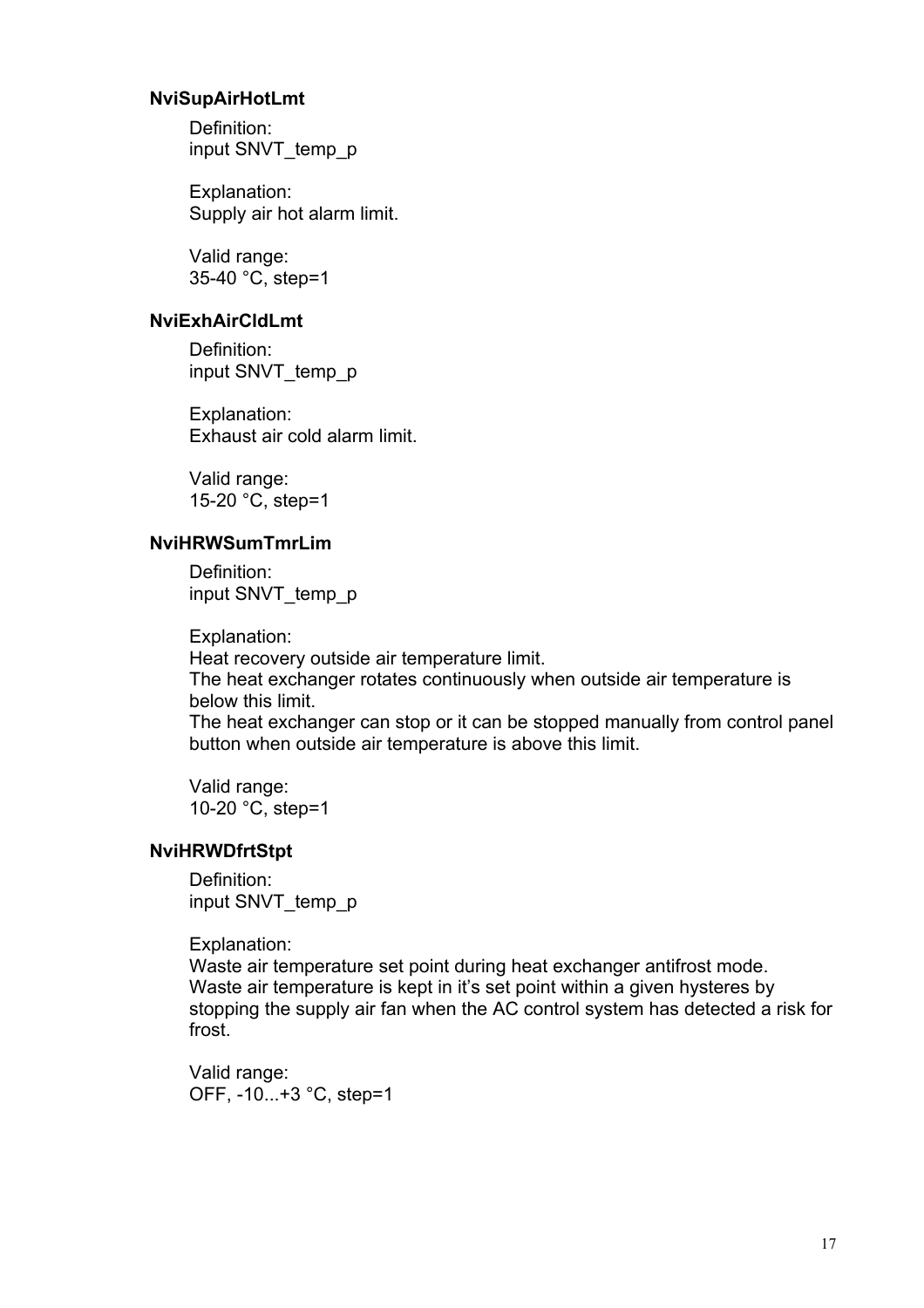#### <span id="page-17-0"></span> **NviHRWDfrtHyst**

Definition: input SNVT\_temp\_p

Explanation:

Waste air temperature set point hysteres during antifrost mode. For example set point is  $+2$  °C and hysteres is 5 °C. Supply air fan stops when waste air temperature is +2 °C and starts again when temperature rises 5 degrees to +7 °C. Heat exchanger and exhaust air fan rotates continuously.

Valid range: 3-8 °C, step=1

#### **NviBoostCmd**

Definition: input SNVT\_switch

Explanation: Fan boost on/ off. Starts and stops boost mode.

Valid range: On/ off

#### **NviOvrPresCmd**

Definition: input SNVT\_switch

Explanation: Over pressure (fireplace) on/ off. Starts and stops over pressure.

Valid range: On/ off

#### **NviOvrPresCtrl**

Definition: input SNVT\_switch

Explanation: Choose ´on´ if over pressure control is allowed. Choose ´off´ if over pressure control is not allowed.

Valid range: On/ off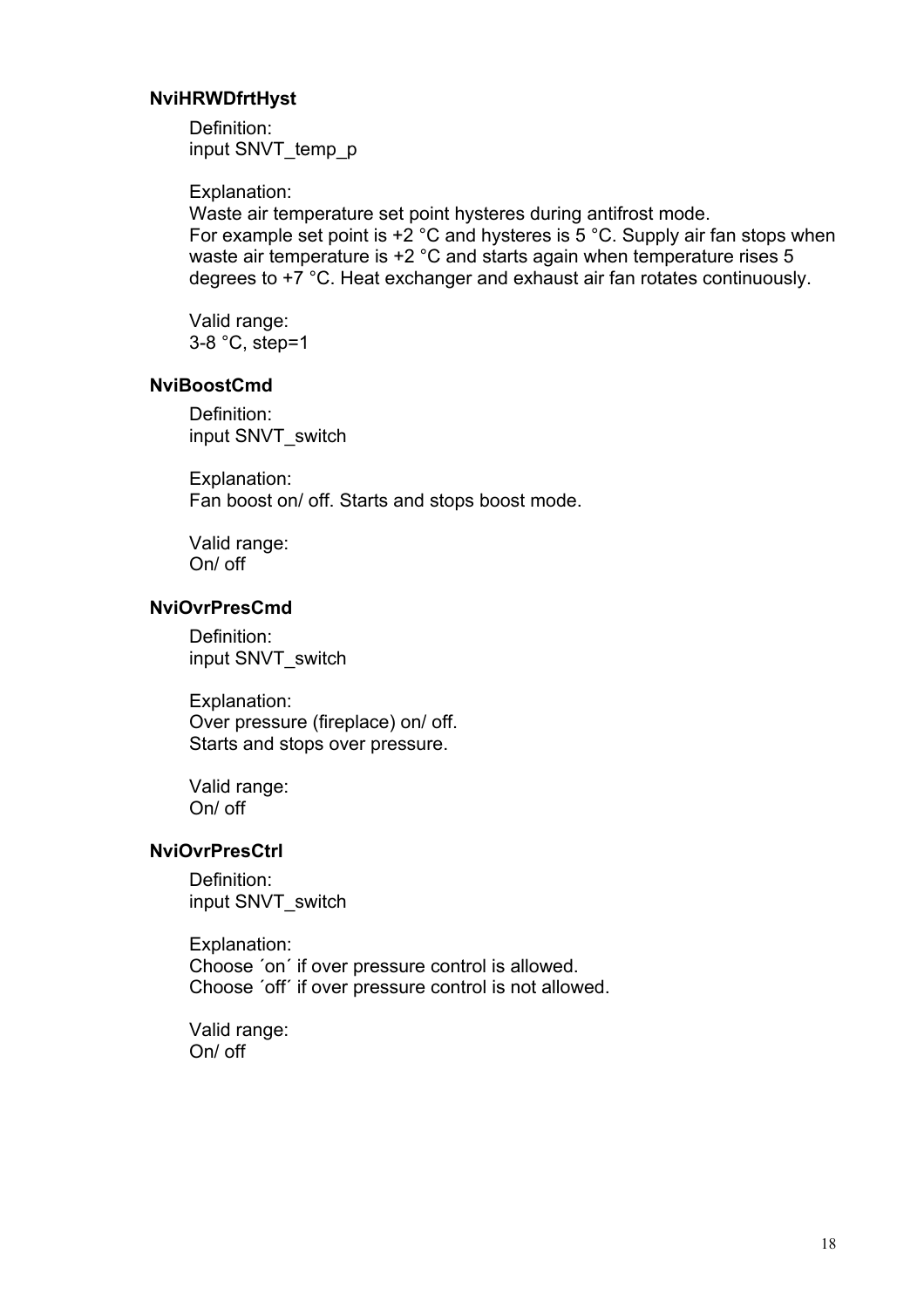#### <span id="page-18-0"></span> **NviOvrPresDrtn**

Definition: input SNVT\_time\_min

Explanation: Time after which over pressure ends and fans returns to normal duty.

Valid range: 5-30 min, step=1

#### **NviOvrPrSpFanSpd**

Definition: input SNVT\_switch

Explanation: Supply air fan speed during over pressure.

Valid range: 1-8, step=1

#### **NviOvrPrExFanSpd**

Definition: Input SNVT\_switch

Explanation: Exhaust air fan speed during over pressure.

Valid range: 1-8, step=1

#### **NviConstPrCtrl**

Definition: input SNVT\_switch

Explanation: Choose ´on´ if constant pressure control is allowed. Choose ´off´ if constant pressure control is not allowed. With constant pressure control is meant cooker hood / central vacuum cleaner controlled fan speeds.

Valid range: On/ off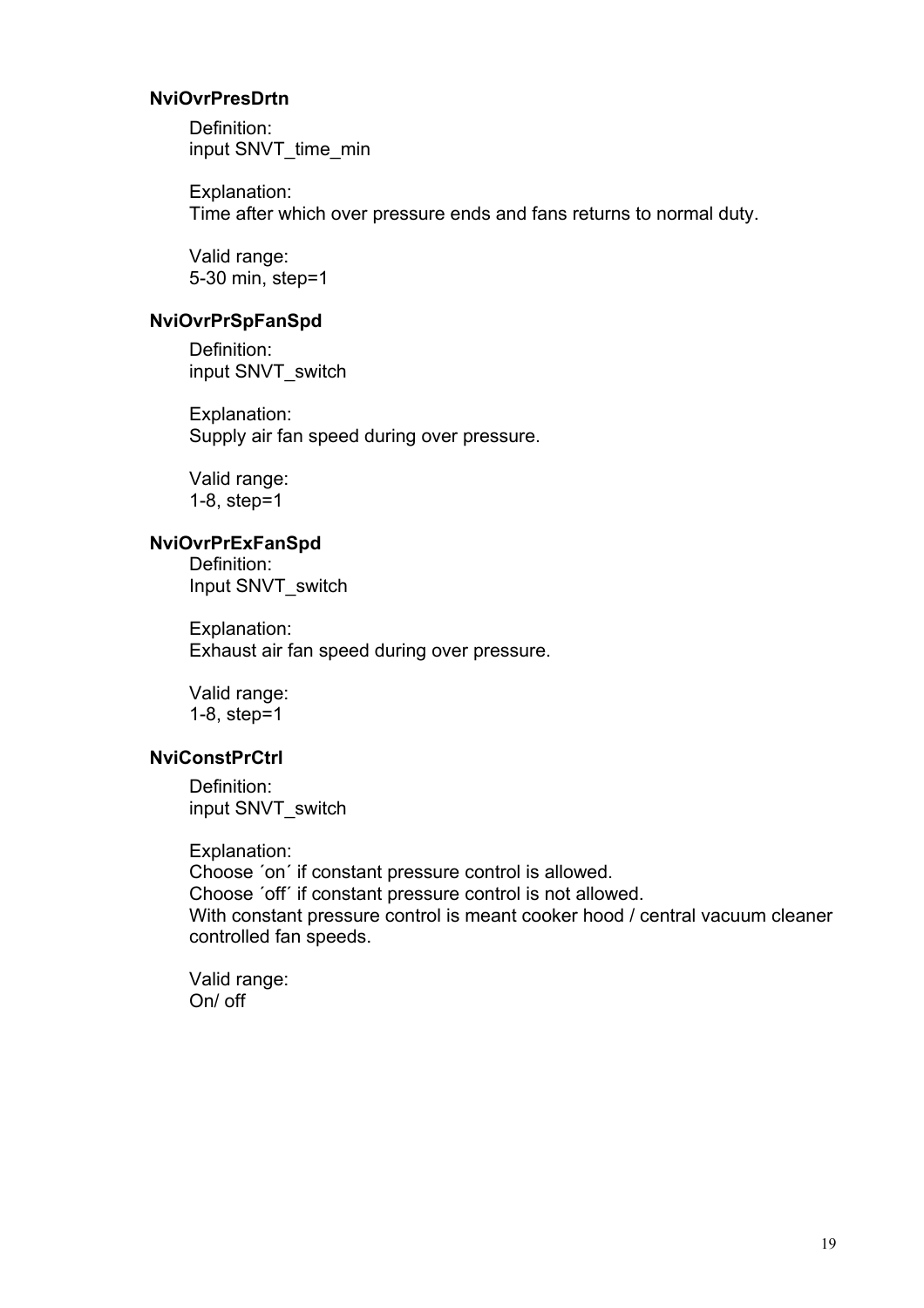#### <span id="page-19-0"></span> **NviDayOfWeek**

Definition: input SNVT\_date\_day

Explanation: Day of week 1= Monday 2= Tuesday 3= Wednesday 4= Thursday 5= Friday 6= Saturday 7= Sunday

Valid range: Mo, Tu, We, Th, Fr, Sa, Su

#### **NviHourMin**

Definition: input SNVT\_time\_stamp

Explanation: Time setting, hours and minutes

Valid range: 0-23 h and 0-59 min

#### **NviTempRegMode**

Definition: input SNVT\_count

Explanation: 0 = constant supply air temperature 1 = constant exhaust air temperature 2 = constant room air temperature

Valid range: 0, 1 or 2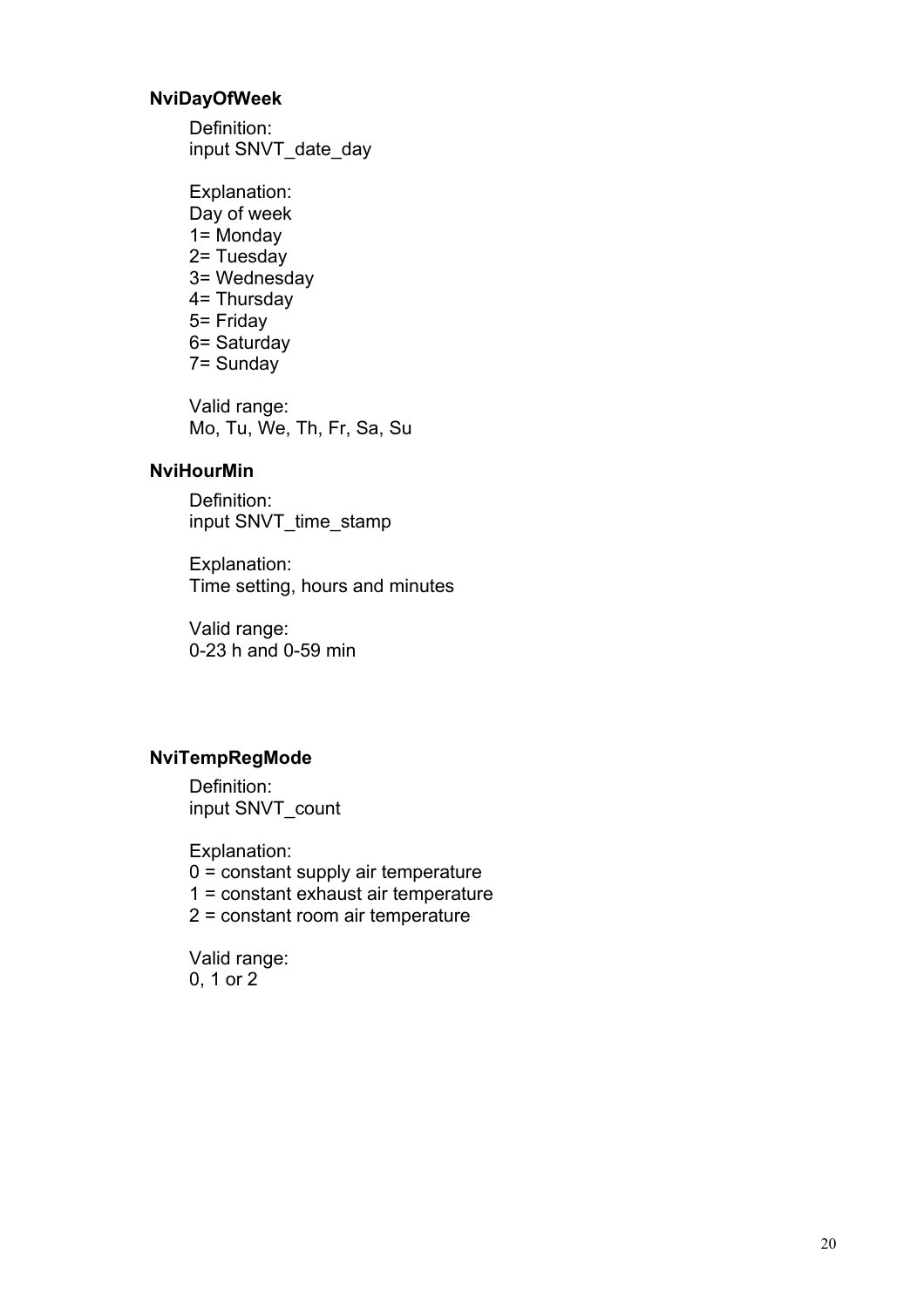#### <span id="page-20-0"></span> **NviCascadeFact**

Definition: input SNVT\_count

Explanation:

Cascade factor setting in constant exhaust and constant room temperature control. Cascade factor defines the change in supply air temperature compared to the change in exhaust/ room air temperature. For example cascade factor is 5. When exhaust or room temperature decreases one degree the supply air temperature will increase 5 degrees.

Valid range: 1-20, step=1

#### **NviEnvironmentMd**

Definition: input SNVT\_count

Explanation:

Control mode for fan speeds during time control and control board terminal block HS.

 $0=$  home

1= office

In ´home´ mode the fan speeds can be controlled with time program to 1...8. HS terminal block is used for over pressure button (fireplace).

In ´office´ mode the fan speeds can be controlled with time program on or off. HS terminal block is used for extended time button for fans which will start the fans to normal speed if time program has stopped them.

Valid range: 0 or 1

#### **NviCoolCtrl**

Definition: input SNVT\_switch

Explanation: 0 = cooling control not allowed 1 = cooling control allowed

Valid range: 0 or 1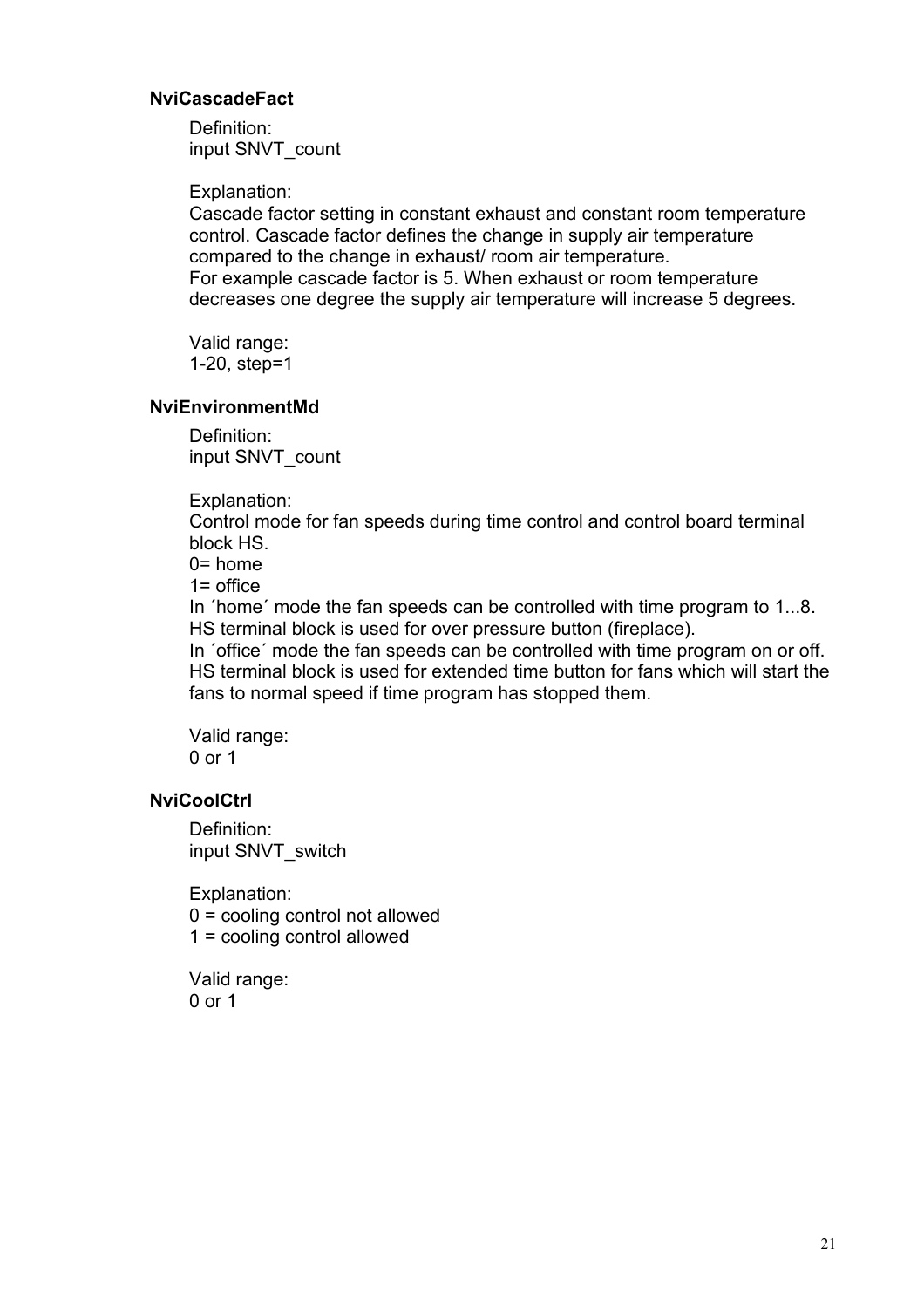#### <span id="page-21-0"></span> **NviCtrlModeFans**

Definition: input SNVT\_count

Explanation:  $0 = \text{fan speed control}$  (0)1-8 1 = constant duct pressure control

Valid range: 0 or 1

#### **NviExtTimeCmd**

Definition: input SNVT\_switch

Explanation: Starts the fans in ´office´ mode for extended time when the time program has stopped them.

Valid range: On / off

#### **NviBoostAmount**

Definition: input SNVT\_switch

Explanation:

Defines how much manual boost affects the fan speeds. For example value is set to 3 and normal fan speed is 4. During boost command the fan speeds increases with 3 so the fan speeds will be 7. Has nothing to do with  $CO<sub>2</sub>$  and %RH controls which have their own maximum limits.

Valid range: 1-8, step=1

#### **NviBoostDuration**

Definition: input SNVT\_time\_min

Explanation: Manual boost duration.

Valid range: 10-240 min, step=10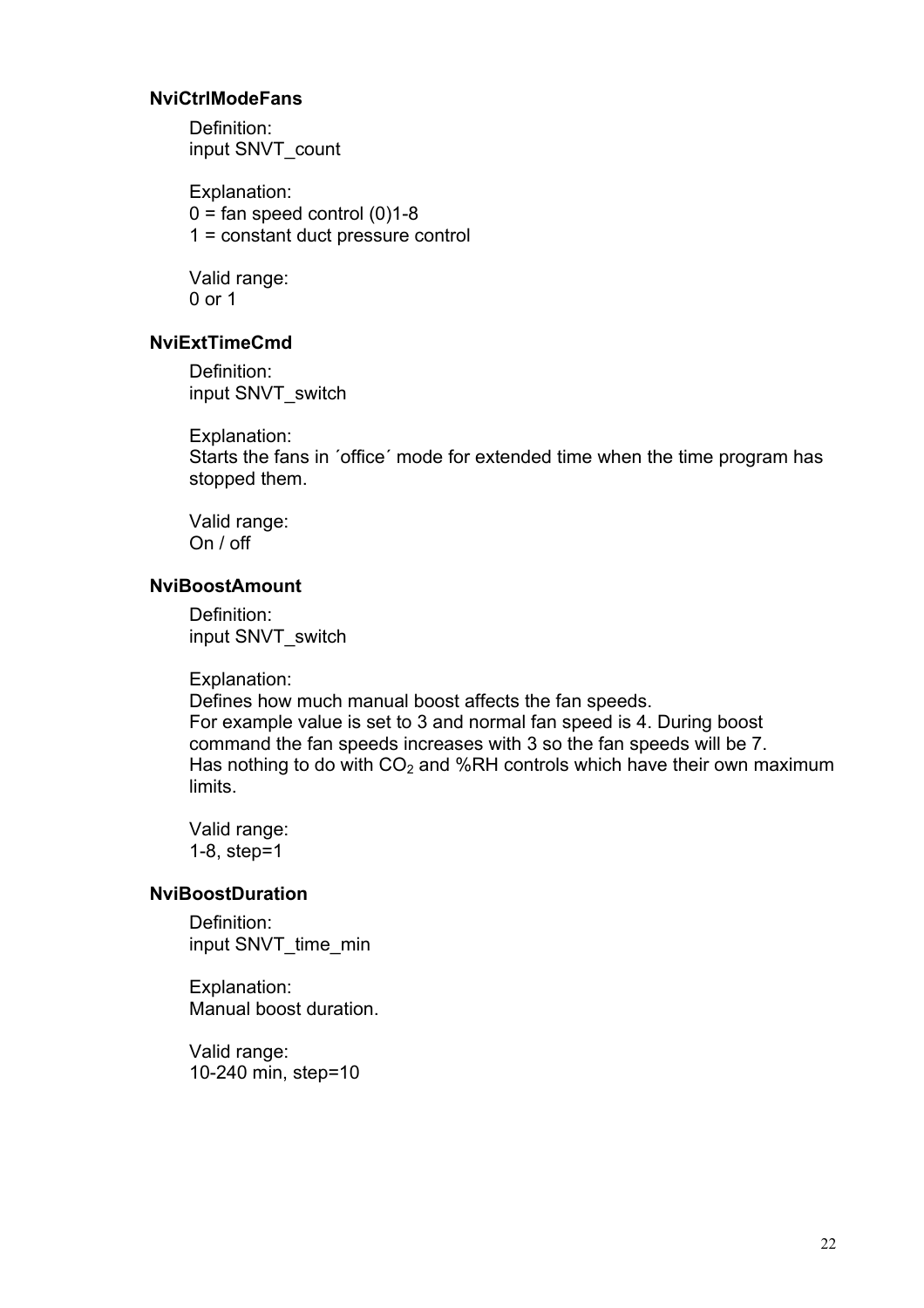#### <span id="page-22-0"></span> **NviHWRCmd**

Definition: input SNVT\_switch

Explanation: Choose ´on´ if heat recovery is allowed. Choose ´off´ if heat recovery is not allowed. When 'on' the heat exchanger rotates but stops automatically for example during summertime effect regulation. When 'off' the heat exchanger does not rotate but starts automatically when outside air temperature decreases below NviHRWSumTmrLim or when cool recovery is needed.

Valid range: On/ off

#### **NviEmergStop**

Definition: input SNVT\_switch

Explanation:

Emergency Stop. Stops the fans and heat exchanger. Switches off the electrical heater and cooling. Shuts the dampers and water heater valve.

Valid range: On/ off

#### **NviObjRequest**

Definition: Input SNVT\_obj\_request

Explanation:

This input is used to enable control commands and updates from network to specific objects in the node. Identification number for the node is 0 and for the drive object is 1. The request functionality is the same for both objects. The status of the node is reported in nvoObjStatus.

Valid range for object id: 0 and 1.

Valid range for request:

RQ\_NORMAL is the normal request where node functions as normal. No action is taken but it will not generate an error response. Updates nvoObjStatus.

RQ UPDATE STATUS updates nvoObjStatus.

RQ\_REPORT\_MASK reports supported requests in nvoObiStatus.

All other requests are not supported, and any attempt to use them. will set the invalid request bit in nvoObjStatus.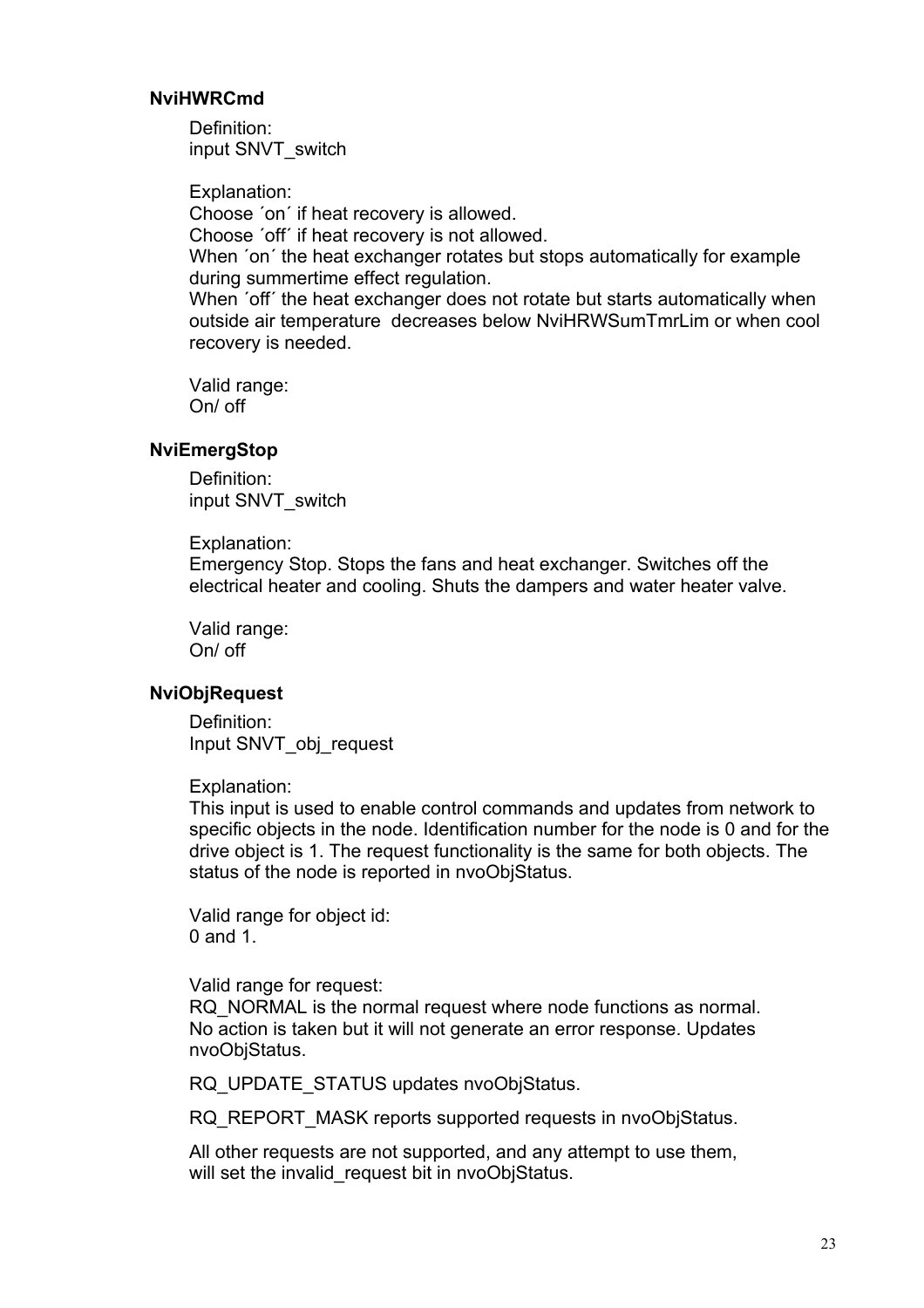#### <span id="page-23-0"></span>**Output Network Variables**

#### **NvoSu pAirTemp**

Definition: output SNVT\_temp\_p

Explanation: Supply air temperature

Valid range: -273,13...327,66

#### **NvoEx hAirTemp**

Definition: output SNVT\_temp\_p

Explanation: Exhaust air temperature

Valid range: -273,13...327,66

#### **NvoWasteAirTemp**

Definition: output SNVT\_temp\_p

Explanation: Waste air temperature

Valid range: -273,13...327,66

#### **NvoOutsideAirTem**

Definition: output SNVT\_temp\_p

Explanation: Outside air temperature

Valid range: -273,13...327,66

#### **NvoRetWaterTemp**

Definition: output SNVT\_temp\_p

Explanation: Return water temperature

Valid range: -273,13...327,66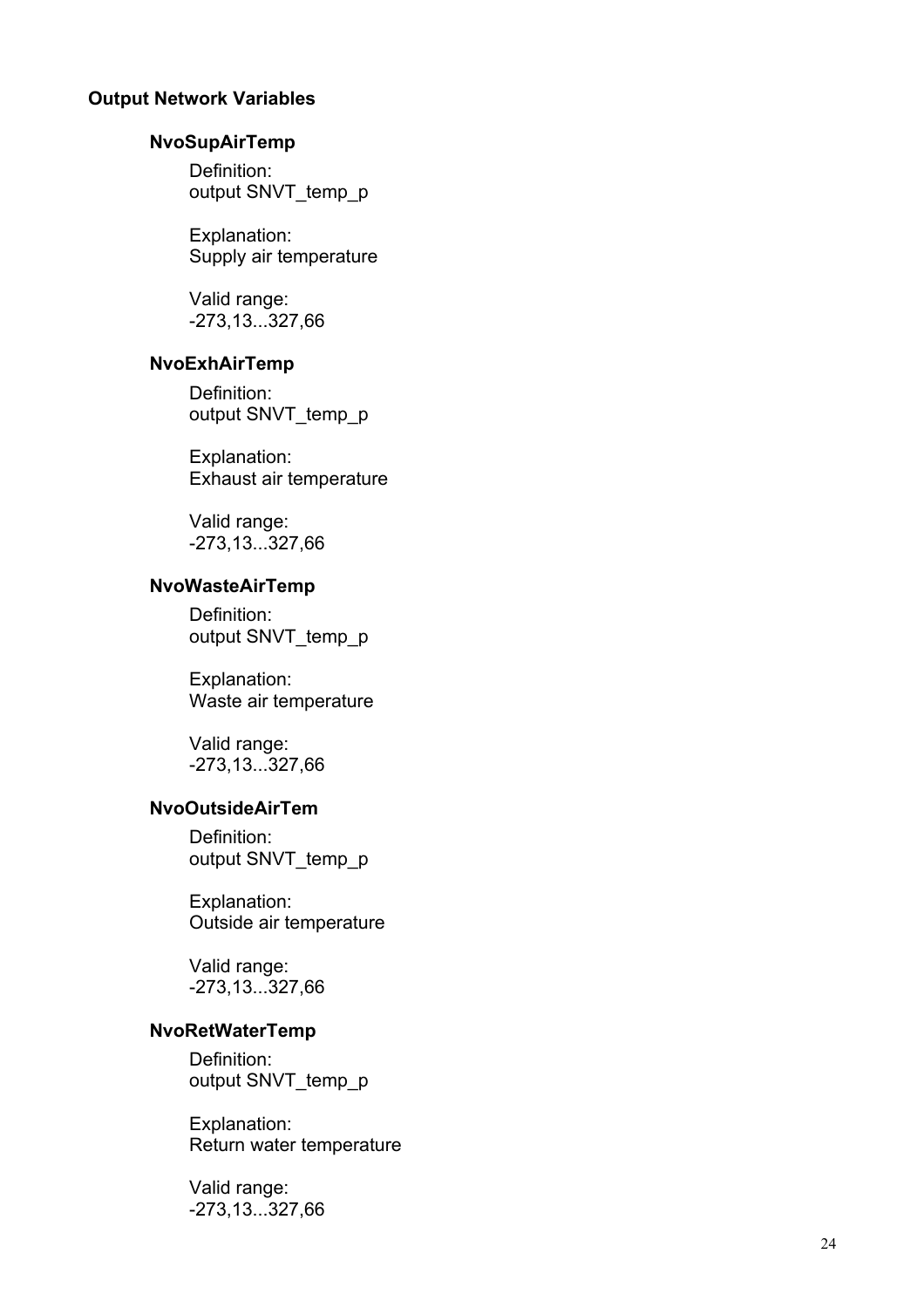#### <span id="page-24-0"></span>**NvoAlarmState bit 0, nvoInAlarm, nvoObjStatus.in\_alarm**

Definition: output SNVT\_state, SNVT\_switch, SNVT\_obj\_status

Explanation: Heat recovery alarm. Manual reset.

Valid range: On/ off

#### **NvoAlarmState bit 1, nvoInAlarm, nvoObjStatus.in\_alarm**

Definition: output SNVT\_state, SNVT\_switch, SNVT\_obj\_status

Explanation: Supply air temperature low limit alarm (supply air cold). Alarm resets automatically when supply air temperature rises above the alarm limit.

Valid range: On/ off

#### **NvoAlarmState bit 2, nvoInAlarm, nvoObjStatus.in\_alarm**

Definition: output SNVT\_state, SNVT\_switch, SNVT\_obj\_status

Explanation: Supply air temperature upper limit alarm (supply air hot). Alarm resets automatically when supply air temperature drops under the alarm limit.

Valid range: On/ off

#### **NvoAlarmState bit 3, nvoInAlarm, nvoObjStatus.in\_alarm**

Definition: output SNVT\_state, SNVT\_switch, SNVT\_obj\_status

Explanation:

Exhaust air temperature low limit alarm (exhaust air cold). Alarm resets automatically when exhaust air temperature rises above the alarm limit.

Valid range: On/ off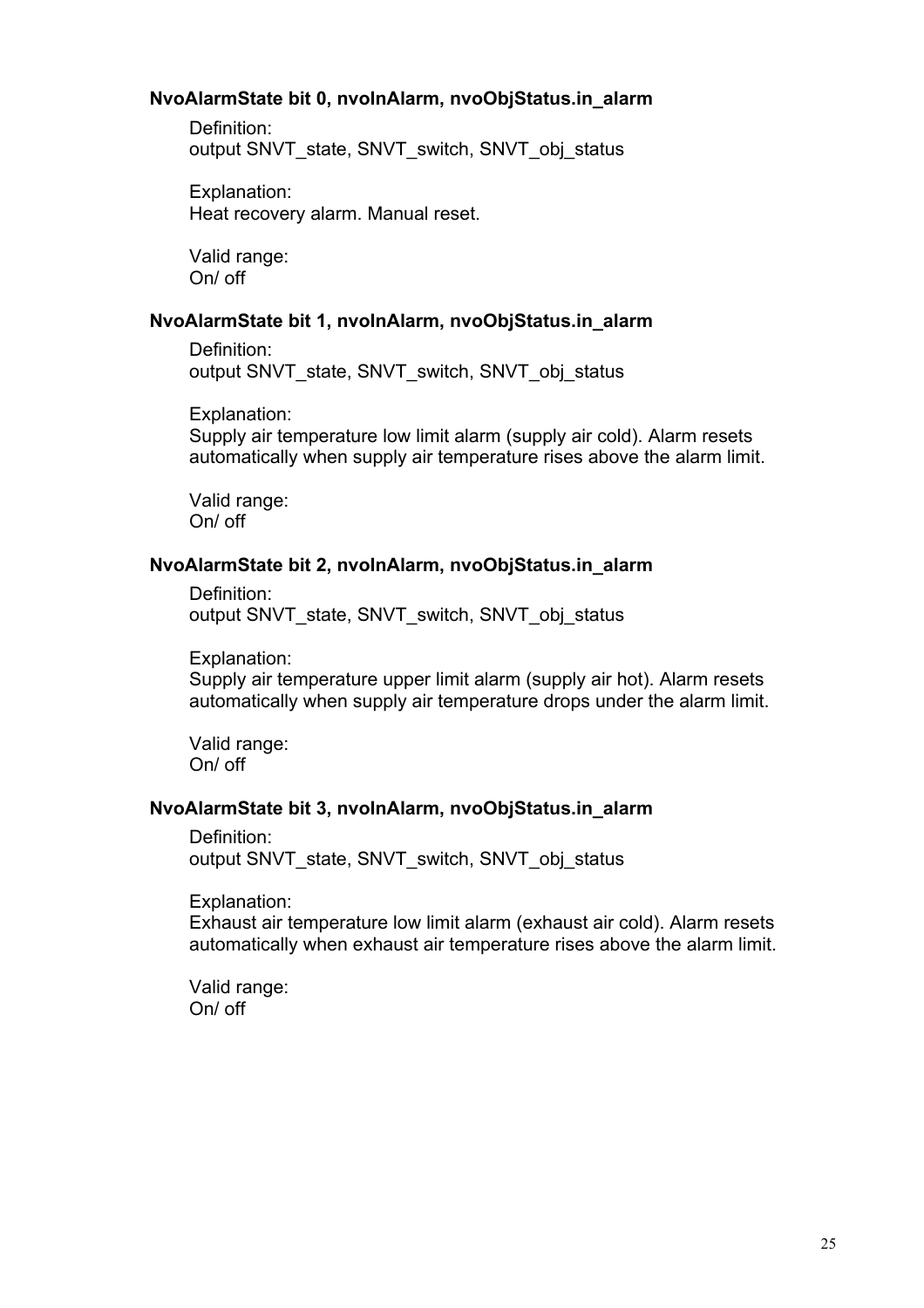#### <span id="page-25-0"></span>**NvoAlarmState bit 4, nvoInAlarm, nvoObjStatus.in\_alarm**

Definition: output SNVT\_state, SNVT\_switch, SNVT\_obj\_status

Explanation: Electrical heater overheating alarm. Manual reset.

Valid range: On/ off

#### **NvoAlarmState bit 6, nvoInAlarm, nvoObjStatus.in\_alarm**

Definition: output SNVT\_state, SNVT\_switch, SNVT\_obj\_status

Explanation: Return water temperature low limit alarm. Manual reset.

Valid range: On/ off

#### **NvoAlarmState bit 7, nvoInAlarm, nvoObjStatus.in\_alarm**

Definition: output SNVT\_state, SNVT\_switch, SNVT\_obj\_status

Explanation: Filter service reminder every 4 months or from a pressure transmitter (nviFltrPrsAlrm, nvoFilterPresDif).

Valid range: On/ off

#### **NvoTmpAftHtRcSup**

Definition: output SNVT\_temp\_p

Explanation: Supply air temperature after heat exchanger.

Valid range: -273,13...327,66

#### **NvoCO2**

Definition: output SNVT\_ppm

Explanation: The highest reading from  $CO<sub>2</sub>$  (carbon dioxide) transmitters.

Valid range: 0-255 (0-2550 ppm)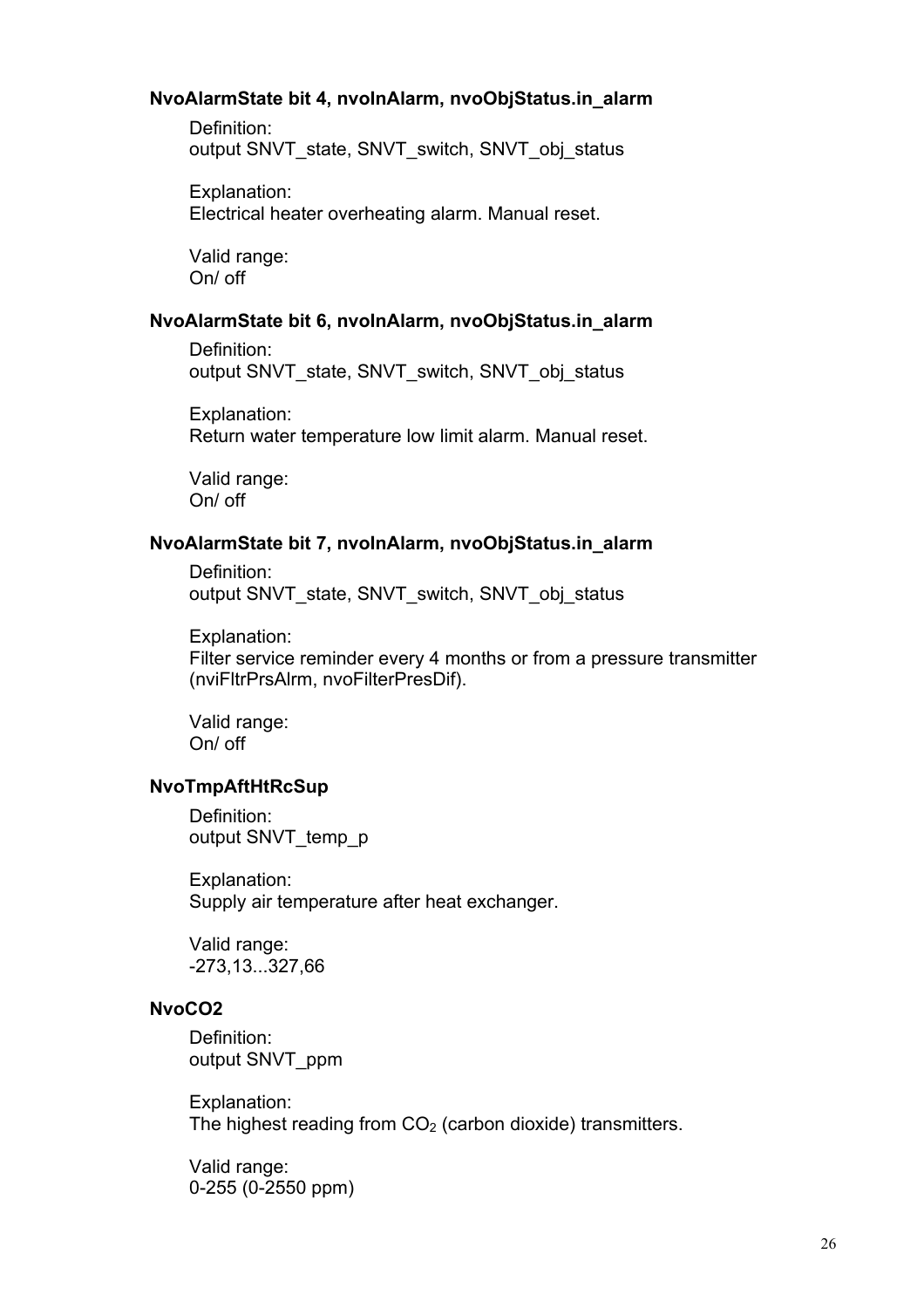#### <span id="page-26-0"></span> **NvoRelHumidity**

Definition: output SNVT\_switch

Explanation: The highest reading from %RH (relative humidity) transmitters.

Valid range: 0-100 %

#### **NvoFilterPresDif**

Definition: output SNVT\_press\_p

Explanation: Filter pressure difference.

Valid range: 0-200 Pa

#### **NvoSupAirDuctPr**

Definition: output SNVT\_press\_p

Explanation: Supply air duct pressure.

Valid range: 0-200 Pa

#### **NvoExhAirDuctPr**

Definition: output SNVT\_press\_p

Explanation: Exhaust air duct pressure.

Valid range: 0-200 Pa

#### **NvoStatus bit 0**

Definition: output SNVT\_state

Explanation: Over pressure/ extended time status.

Valid range: On/ off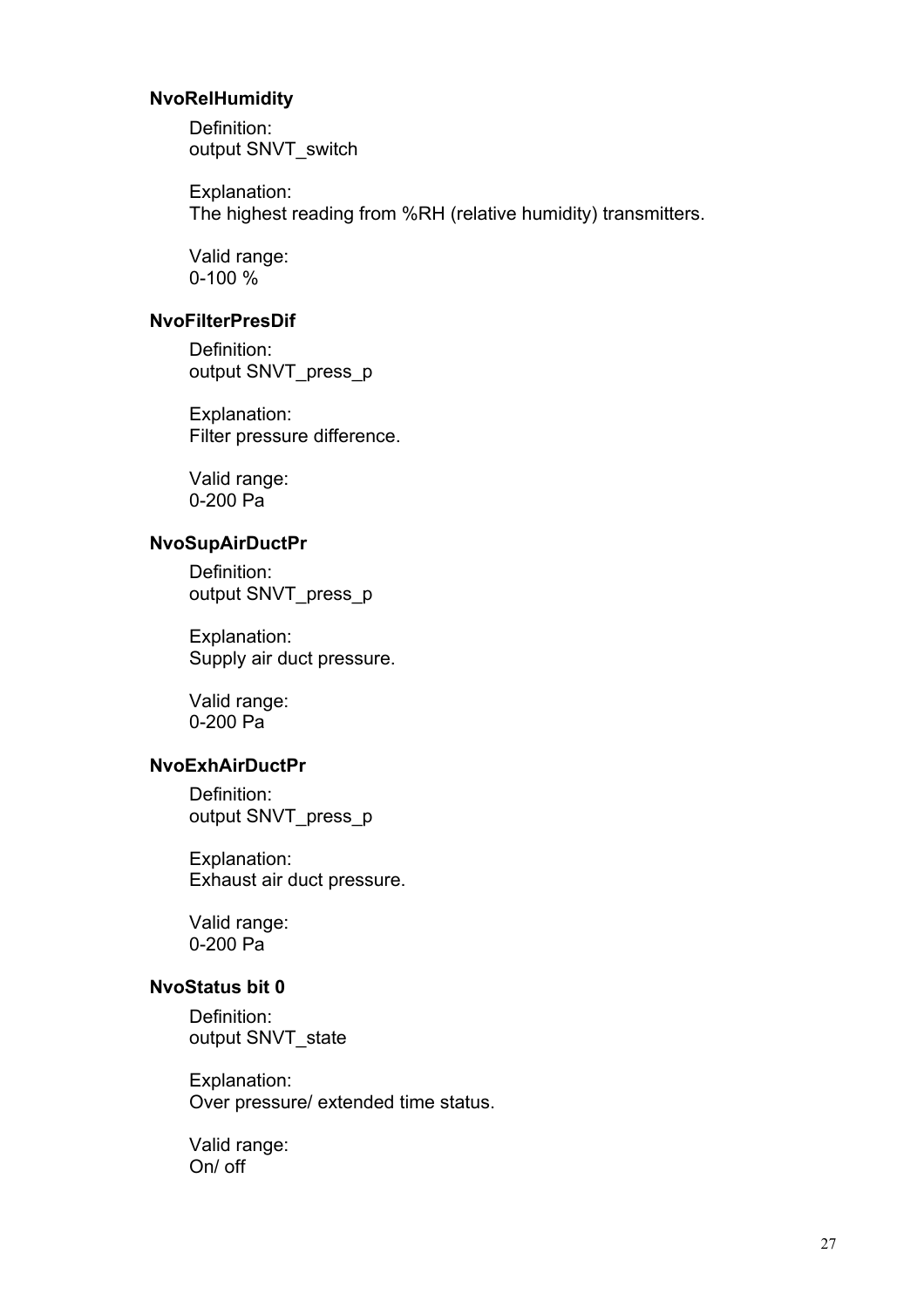#### <span id="page-27-0"></span>**NvoStatus bit 1**

Definition: output SNVT\_state

Explanation: Heat exchanger status.

Valid range: On/ off

#### **NvoStatus bit 2**

Definition: output SNVT\_state

Explanation: Cooker Hood status.

Valid range: On/ off

#### **NvoStatus bit 3**

Definition: output SNVT\_state

Explanation: Central Vacuum Cleaner status.

Valid range: On/ off

### **NvoObjStatus**

Definition: Output SNVT\_obj\_status

Explanation:

This output network variable reports node object status (bit field). It will be updated every time status changes or a node object request is received.

| The node has been asked for an invalid object ID.    |
|------------------------------------------------------|
| The node has been asked for an unsupported           |
| request.                                             |
| Report supported fields.                             |
| No contact with unit.                                |
| The unit is faulted. (Some Alarm bit is set in unit) |
|                                                      |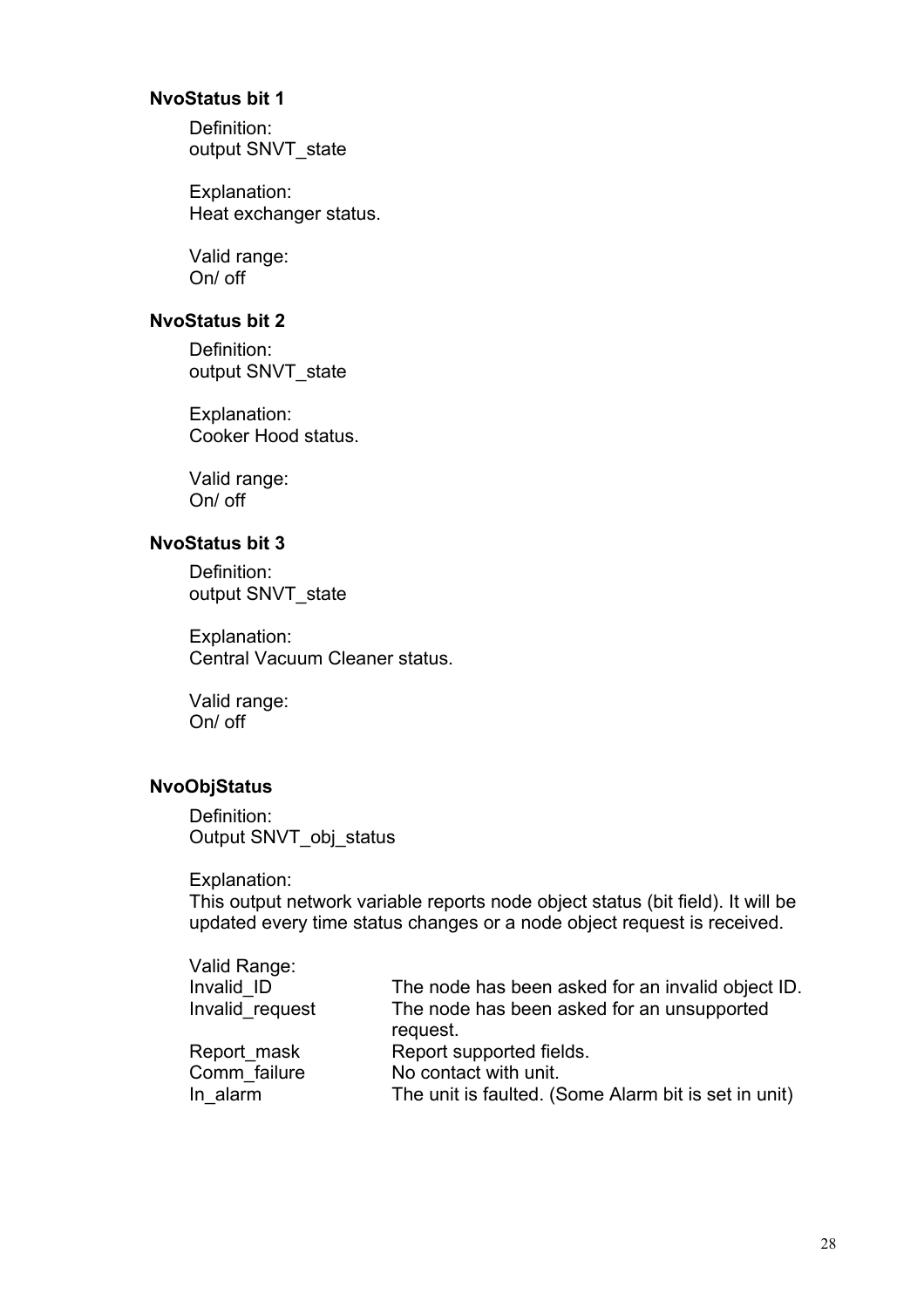#### <span id="page-28-0"></span> **NvoCoolingCoilVa**

Definition: output SNVT\_switch

Explanation: Cooling coil valve motor status.

Valid range:  $0 - 255 = 0 - 10V$ 

#### **NvoSupFanSpd**

Definition: output SNVT\_switch

Explanation: Supply air speed status.

Valid range: 0-8

#### **NvoExhFanSpd**

Definition: output SNVT\_switch

Explanation: Exhaust air fan status.

Valid range: 0-8

### **NvoHRWefficiency**

Definition: output SNVT\_switch

Explanation: Heat recovery efficiency.

Valid range: 0-100%

#### **NvoPanelTemp**

Definition: output SNVT\_temp\_p

Explanation: Average room air temperature reading from from control panels.

Valid range: -273,13...327,66